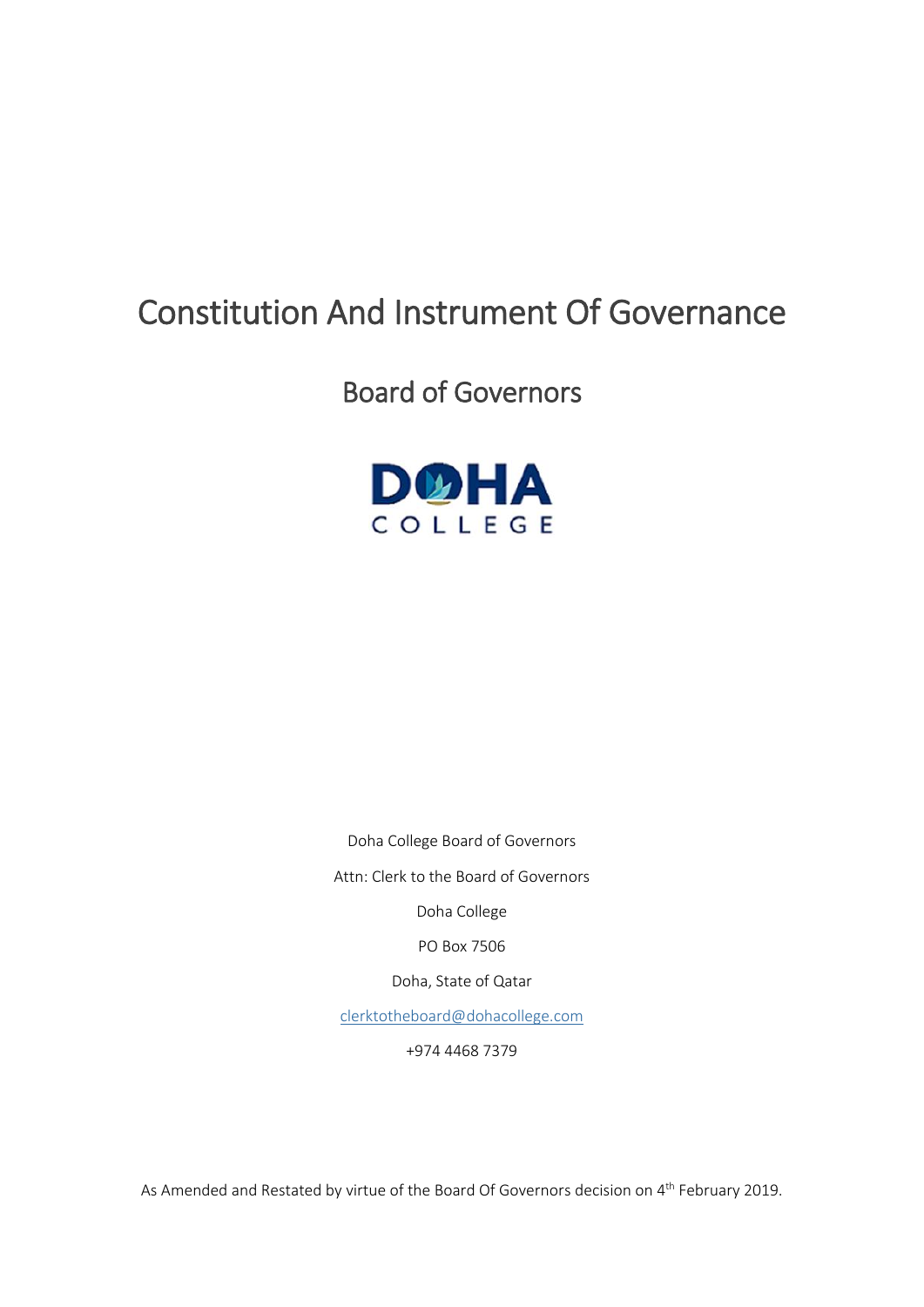## **CONTENTS**

|    | <b>DEFINITIONS</b>                   |                                                    | 4  |
|----|--------------------------------------|----------------------------------------------------|----|
| 1. | OBJECT AND SCOPE OF THE CONSTITUTION |                                                    |    |
| 2. | THE COLLEGE                          |                                                    | 8  |
| 3. | <b>BOARD OF GOVERNORS</b>            |                                                    | 8  |
|    | 3.1.                                 | <b>Role and Responsibilities</b>                   | 8  |
|    | 3.2.                                 | Authority                                          | 9  |
|    | 3.3.                                 | Composition                                        | 9  |
|    | 3.4.                                 | <b>Dissolution of the Board</b>                    | 10 |
| 4. | <b>GOVERNORS</b>                     |                                                    | 10 |
|    | 4.1.                                 | Eligibility                                        | 10 |
|    | 4.2.                                 | Notification, Nomination, Election and Appointment | 11 |
|    | 4.3.                                 | <b>Code of Conduct</b>                             | 11 |
|    | 4.4.                                 | Term                                               | 11 |
|    | 4.5.                                 | Disqualification                                   | 12 |
|    | 4.6.                                 | Resignation                                        | 13 |
|    | 4.7.                                 | Removal                                            | 13 |
|    | 4.8.                                 | <b>Liability and Governor Insurance</b>            | 13 |
| 5. | <b>CHAIR AND VICE-CHAIR</b>          |                                                    | 14 |
|    | 5.1.                                 | Notification, Nomination, Election and Appointment | 14 |
|    | 5.2.                                 | <b>Term</b>                                        | 14 |
|    |                                      | 5.3. Role and Responsibilities                     | 14 |
|    | 5.4.                                 | Authority                                          | 14 |
|    | 5.5.                                 | <b>Disqualification</b>                            | 15 |
|    | 5.6.                                 | Resignation                                        | 15 |
|    | 5.7.                                 | Removal                                            | 16 |
| 6. | <b>BOARD MEETINGS</b>                |                                                    | 16 |
|    | 6.1.                                 | Frequency                                          | 16 |
|    | 6.2.                                 | <b>Notice</b>                                      | 16 |
|    | 6.3.                                 | Agenda                                             | 18 |
|    |                                      |                                                    |    |

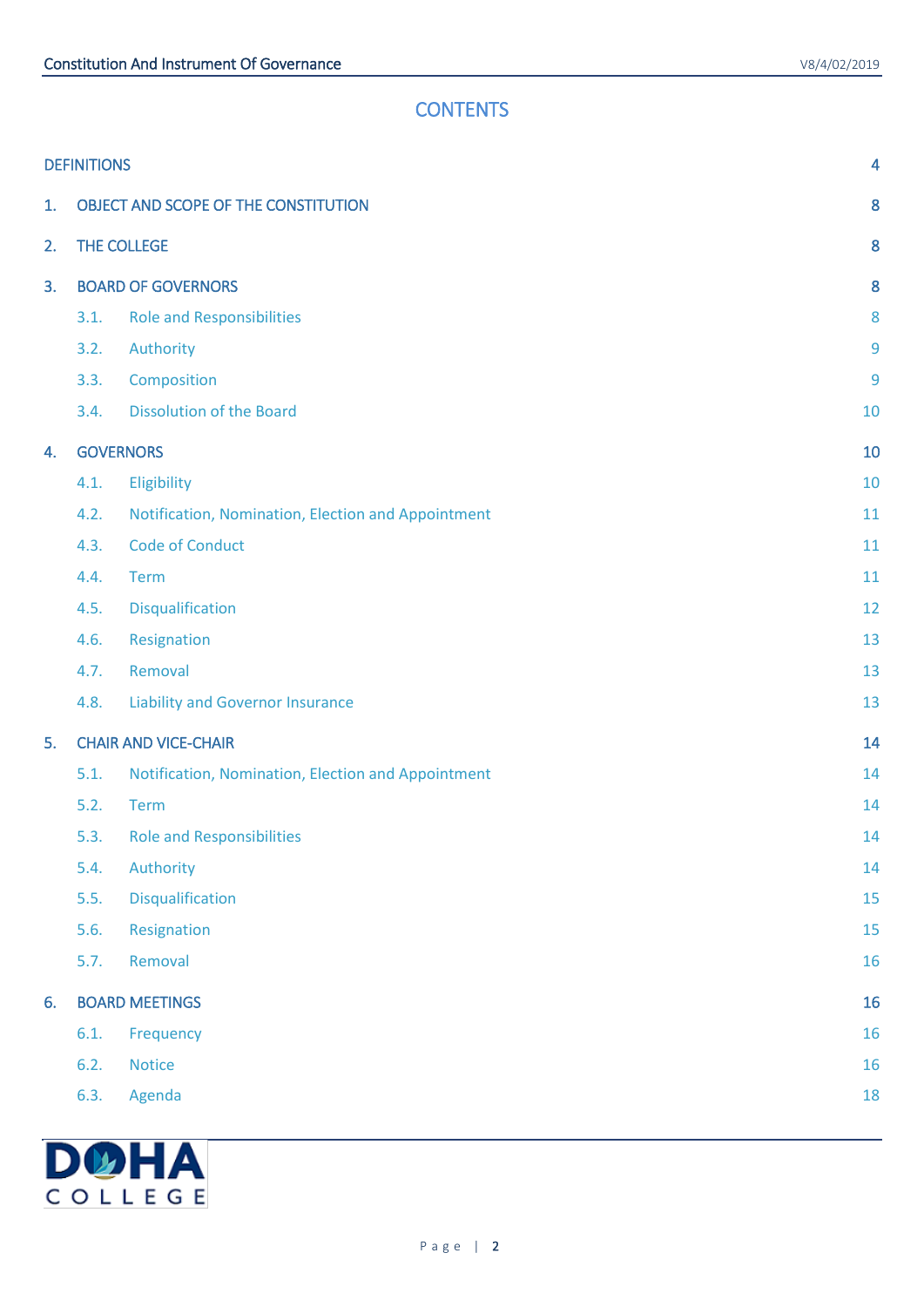|    | 6.4.                              | Quorum                             | 18                           |
|----|-----------------------------------|------------------------------------|------------------------------|
|    | 6.5.                              | <b>Attendance of Non-Members</b>   | 18                           |
|    | 6.6.                              | Voting                             | 18                           |
|    | 6.7.                              | <b>Minutes</b>                     | 19                           |
|    | 6.8.                              | <b>Confidential Board Meetings</b> | 19                           |
|    | 6.9.                              | <b>Emergency Situations</b>        | 19                           |
| 7. |                                   | <b>BOARD SUB-COMMITTEES</b>        | 20                           |
|    | 7.1.                              | <b>Role and Responsibilities</b>   | 20                           |
|    | 7.2.                              | Authority                          | 20                           |
|    | 7.3.                              | Membership                         | 21                           |
|    | 7.4.                              | <b>Chair and Vice-Chair</b>        | 22                           |
|    | 7.5.                              | <b>Meeting Administration</b>      | 23                           |
| 8. |                                   | <b>CONFLICTS OF INTEREST</b>       | 25                           |
| 9. |                                   | <b>USE OF ASSETS</b>               | 26                           |
|    | 10. POLICIES AND PROCEDURES<br>26 |                                    |                              |
|    | 11. AMENDMENT TO THE CONSTITUTION |                                    | 26                           |
|    | 12. PUBLICATION                   |                                    | 26                           |
|    |                                   | 13. DISSOLUTION OF THE COLLEGE     | 26                           |
|    | <b>EFFECTIVE DATE</b>             |                                    | ERROR! BOOKMARK NOT DEFINED. |

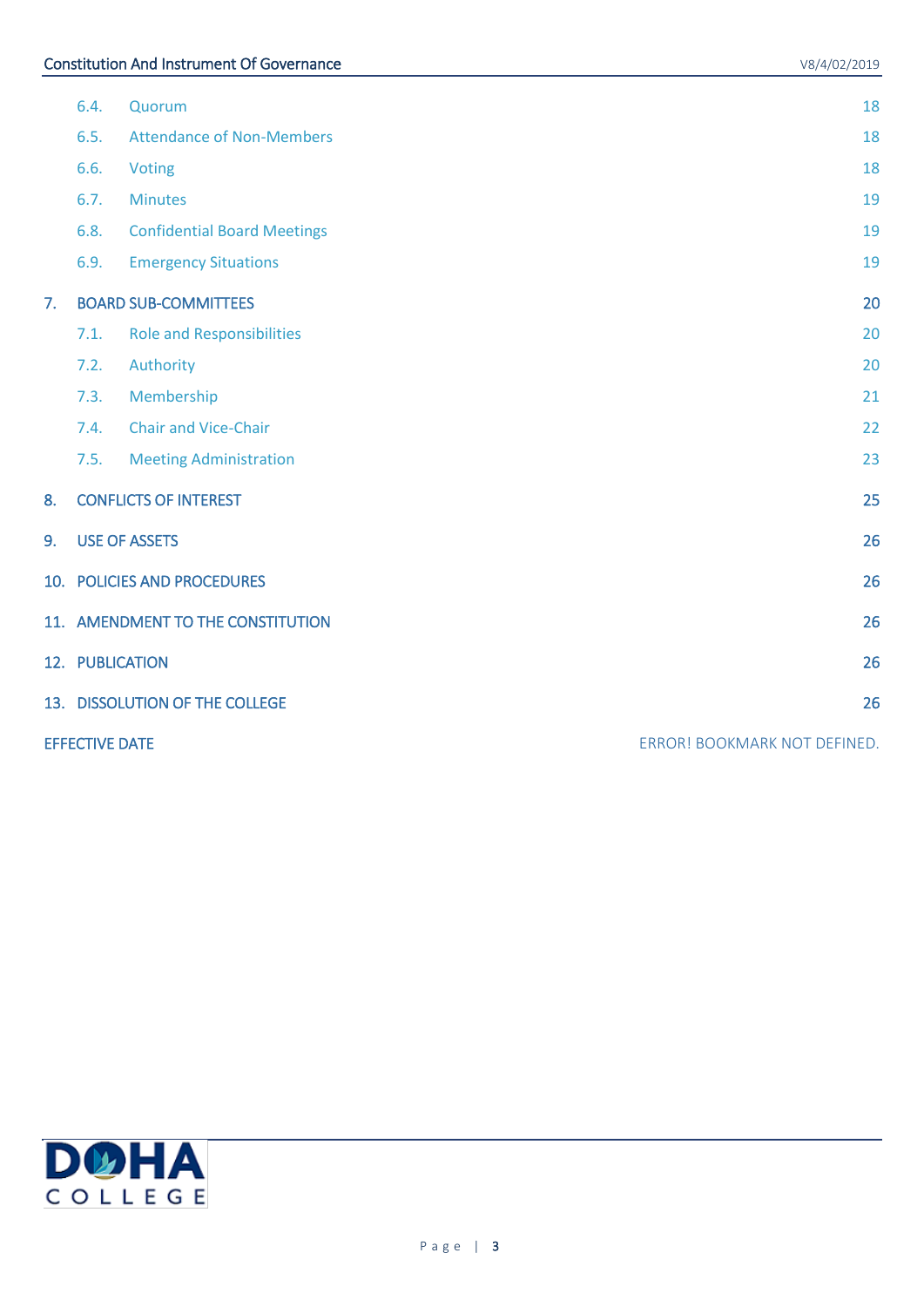## <span id="page-3-0"></span>**DEFINITIONS**

In this Constitution, the following words and expressions shall have the meanings herein assigned to them unless the context otherwise requires:

| Applicable Law                        | This Constitution is governed by and shall be construed in accordance with<br>the laws of the State of Qatar;                                                                                                                                                                      |
|---------------------------------------|------------------------------------------------------------------------------------------------------------------------------------------------------------------------------------------------------------------------------------------------------------------------------------|
| Board                                 | The board of governors of Doha College;                                                                                                                                                                                                                                            |
| <b>Board Meeting</b>                  | A duly convened, quorate meeting of the Board;                                                                                                                                                                                                                                     |
| <b>Board Members</b>                  | All Governors, the British Embassy Representative and the Principal;                                                                                                                                                                                                               |
| <b>Board Quorum</b>                   | As defined in Clause 6.4;                                                                                                                                                                                                                                                          |
| <b>Board Resolution</b>               | A resolution of the Board. Board Resolutions (i) shall require one proposer<br>and one seconder; (ii) with the exception of Emergency Board Resolutions,<br>shall be proposed in a Board Meeting; and (iii) shall require approval as per<br>Clauses 6.6 and 6.9.1, as applicable; |
| <b>Board Sub-Committee</b>            | A sub-committee of the Board;                                                                                                                                                                                                                                                      |
| Board Sub-Committee Chair             | The chairperson of a Board Sub-Committee;                                                                                                                                                                                                                                          |
| Board Sub-Committee Meeting           | A duly convened, quorate meeting of a Board Sub-Committee;                                                                                                                                                                                                                         |
| Board Sub-Committee Member            | As defined in Clause 7.3.1;                                                                                                                                                                                                                                                        |
| Board Sub-Committee Quorum            | As defined in Clause 7.5.1;                                                                                                                                                                                                                                                        |
| <b>Board Sub-Committee Resolution</b> | A resolution of a Board Sub-Committee;                                                                                                                                                                                                                                             |
| Board Sub-Committee Vice-Chair        | The vice-chairperson of a Board Sub-Committee;                                                                                                                                                                                                                                     |
| Board Sub-Committee Voting Member     | As defined in Clause 7.3.1;                                                                                                                                                                                                                                                        |
| <b>British Embassy</b>                | The British Embassy in the State of Qatar;                                                                                                                                                                                                                                         |
| British Embassy Representative        | A representative of the British Embassy appointed to the Board by the<br>British Embassy. The British Embassy Representative shall be an ex-officio,<br>non-voting member of the Board, and shall serve a term as determined by<br>the British Embassy;                            |
| <b>Business Development Director</b>  | The duly appointed business development director of the College;                                                                                                                                                                                                                   |
| Chair                                 | The chairperson of the Board;                                                                                                                                                                                                                                                      |
| Clerk                                 | The clerk of the Board;                                                                                                                                                                                                                                                            |
| College                               | Doha College, a British-curriculum primary and secondary school<br>registered in the State of Qatar;                                                                                                                                                                               |
| <b>Confidential Board Meeting</b>     | As defined in Clause 6.8.1;                                                                                                                                                                                                                                                        |

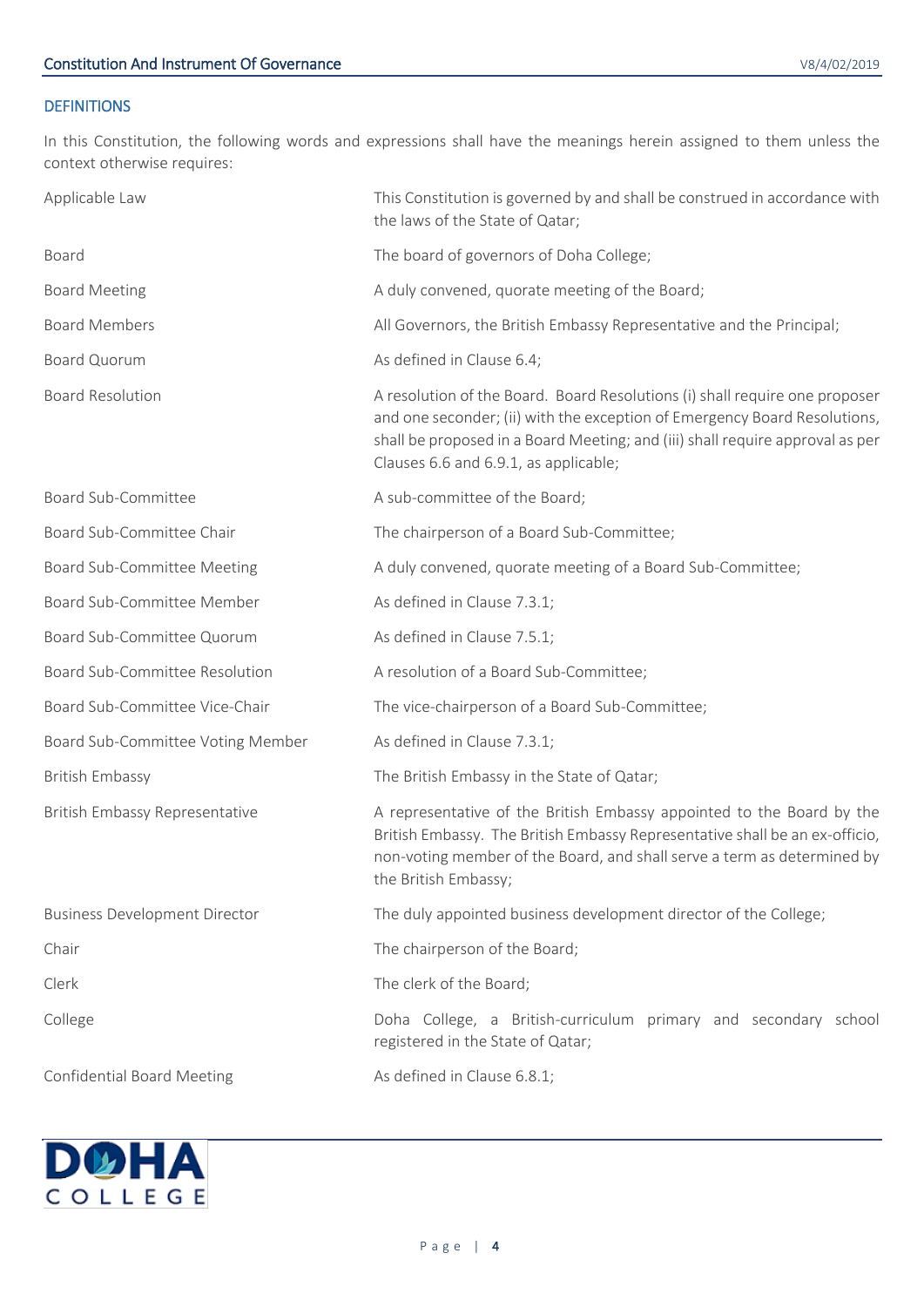| Confidential Board Sub-Committee Meeting | As defined in Clause 7.5.10;                                                                                                                                                                                                                                                                                                                                                          |  |  |
|------------------------------------------|---------------------------------------------------------------------------------------------------------------------------------------------------------------------------------------------------------------------------------------------------------------------------------------------------------------------------------------------------------------------------------------|--|--|
| Constitution                             | This Constitution and Instrument of Governance as it is amended from<br>time to time in accordance with Article 11;                                                                                                                                                                                                                                                                   |  |  |
| <b>Dissolution Event</b>                 | As defined in Clause 3.4.1;                                                                                                                                                                                                                                                                                                                                                           |  |  |
| Eligibility Criteria                     | As defined in Clause 4.1;                                                                                                                                                                                                                                                                                                                                                             |  |  |
| Eligible Proposer                        | In relation to proposing:                                                                                                                                                                                                                                                                                                                                                             |  |  |
|                                          | a) The Chair and Vice-Chair, any two Governors;                                                                                                                                                                                                                                                                                                                                       |  |  |
|                                          | b) Governor-Elected Governors, any two of the Governors, Parents and /<br>or Employees;                                                                                                                                                                                                                                                                                               |  |  |
|                                          | c) Parent-Elected Governors, any two Parents except:                                                                                                                                                                                                                                                                                                                                  |  |  |
|                                          | i. A Parent who is an Employee, or is a direct family relative to either<br>the applicant or the other proposer; or                                                                                                                                                                                                                                                                   |  |  |
|                                          | ii. A Parent who is formally in dispute with the College, with such<br>dispute being established by way of evidence of written<br>correspondence by either the Parent or the College, or their<br>respective representatives, which reasonably indicates a dispute,<br>disagreement or similar, or the engagement of lawyers by either<br>party in relation to a matter between them. |  |  |
|                                          | d) Staff Governors, any two Employees.                                                                                                                                                                                                                                                                                                                                                |  |  |
|                                          | Applicants may not propose their own application.                                                                                                                                                                                                                                                                                                                                     |  |  |
| Eligible Voter                           | In relation to elections for:                                                                                                                                                                                                                                                                                                                                                         |  |  |
|                                          | a) The Chair and Vice-Chair, any Governor;                                                                                                                                                                                                                                                                                                                                            |  |  |
|                                          | b) Governor-Elected Governors, any Governor;                                                                                                                                                                                                                                                                                                                                          |  |  |
|                                          | c) Parent-Elected Governors, any Parent; and                                                                                                                                                                                                                                                                                                                                          |  |  |
|                                          | d) Staff Governors, any Employee.                                                                                                                                                                                                                                                                                                                                                     |  |  |
|                                          | Applicants may not vote for their own application.                                                                                                                                                                                                                                                                                                                                    |  |  |
| <b>Emergency Board Resolution</b>        | As defined in Clause 6.9.1;                                                                                                                                                                                                                                                                                                                                                           |  |  |
| <b>Emergency Situation</b>               | A situation of immediate or imminent threat, danger, significant financial<br>or reputational loss or other urgent circumstance where an expedited<br>decision of the Board is required and following the normal decision-making<br>process would not be appropriate;                                                                                                                 |  |  |
| Employee                                 | A permanent, direct-hire employee of the College;                                                                                                                                                                                                                                                                                                                                     |  |  |
| <b>Extraordinary Board Meeting</b>       | A duly convened Board Meeting to consider Reserved Matters;                                                                                                                                                                                                                                                                                                                           |  |  |

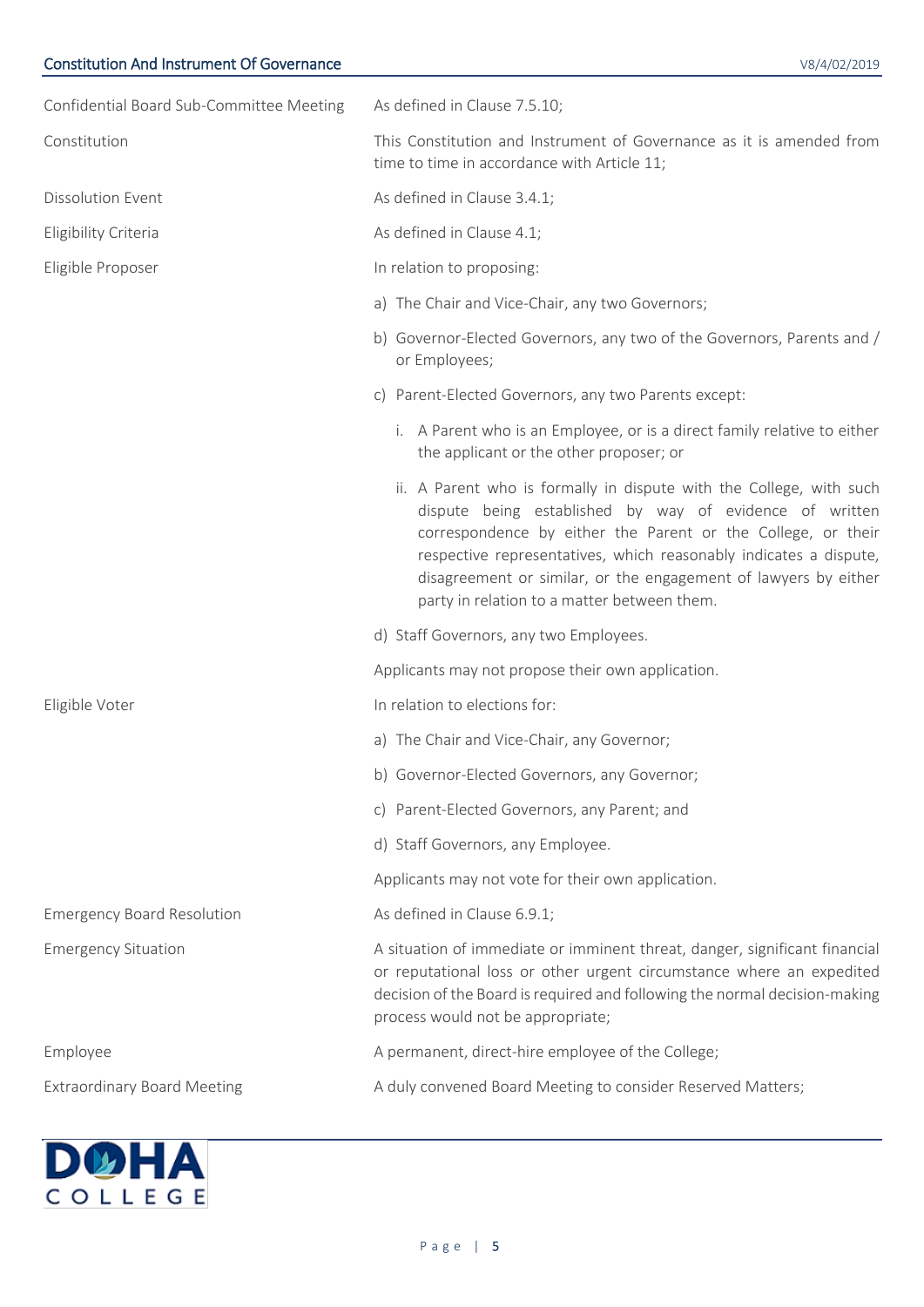| <b>Extraordinary Board Resolution</b> | A Board Resolution proposed at an Extraordinary Board Meeting;                                                                                                                                                                                                                                                                                      |
|---------------------------------------|-----------------------------------------------------------------------------------------------------------------------------------------------------------------------------------------------------------------------------------------------------------------------------------------------------------------------------------------------------|
| Governor                              | A member of the Board with voting rights;                                                                                                                                                                                                                                                                                                           |
| Governor-Elected Governor             | A Governor elected by the Board, in accordance with Clause 4.2;                                                                                                                                                                                                                                                                                     |
| Governor Register                     | A register maintained by the Clerk of Governor appointment dates to the<br>Board and any Board Sub-Committee(s), terms of governorship,<br>attendance in Board Meetings and Board Sub-Committee Meetings, and<br>any other Governor-level information deemed necessary for the efficient<br>functioning of the Board and / or Board Sub-Committees; |
| Leadership Group                      | The duly appointed senior managers of the College;                                                                                                                                                                                                                                                                                                  |
| <b>Ordinary Board Meeting</b>         | Any Board Meeting other than an Extraordinary Board Meeting;                                                                                                                                                                                                                                                                                        |
| Ordinary Board Resolution             | A Board Resolution proposed at an Ordinary Board Meeting;                                                                                                                                                                                                                                                                                           |
| Parent-Elected Governor               | A Governor elected by the Parents, in accordance with Clause 4.2;                                                                                                                                                                                                                                                                                   |
| Parent                                | Means:                                                                                                                                                                                                                                                                                                                                              |
|                                       | a) a biological parent of a Student;                                                                                                                                                                                                                                                                                                                |
|                                       | b) a person who has legal custody or guardianship of a Student; or                                                                                                                                                                                                                                                                                  |
|                                       | c) a person standing in loco parentis to a Student.                                                                                                                                                                                                                                                                                                 |
|                                       | , but does not include a parent of a Student where another parent or<br>person has legal custody or guardianship of the Student to the exclusion of<br>that parent.                                                                                                                                                                                 |
| Primary Objective                     | As defined in Clause 2.5;                                                                                                                                                                                                                                                                                                                           |
| Principal                             | The duly appointed head of the College;                                                                                                                                                                                                                                                                                                             |
| <b>Reserved Matters</b>               | Matters that shall require approval in an Extraordinary Board Meeting:                                                                                                                                                                                                                                                                              |
|                                       | a) Changes to the Constitution;                                                                                                                                                                                                                                                                                                                     |
|                                       | b) Appointment and removal of the Chair;                                                                                                                                                                                                                                                                                                            |
|                                       | c) Appointment and removal of the Vice-Chair;                                                                                                                                                                                                                                                                                                       |
|                                       | d) Appointment and termination of the Clerk;                                                                                                                                                                                                                                                                                                        |
|                                       | e) Appointment and termination of the Principal;                                                                                                                                                                                                                                                                                                    |
|                                       | Approval or rejection of a recommendation by the Principal to appoint<br>and / or terminate the Business Development Director;                                                                                                                                                                                                                      |
|                                       | Extension of a Governor's term as per Clause 4.4.2 for a one-off, non-<br>g)<br>recurring two-year period;                                                                                                                                                                                                                                          |
|                                       | h) Dissolution of the Board; and                                                                                                                                                                                                                                                                                                                    |

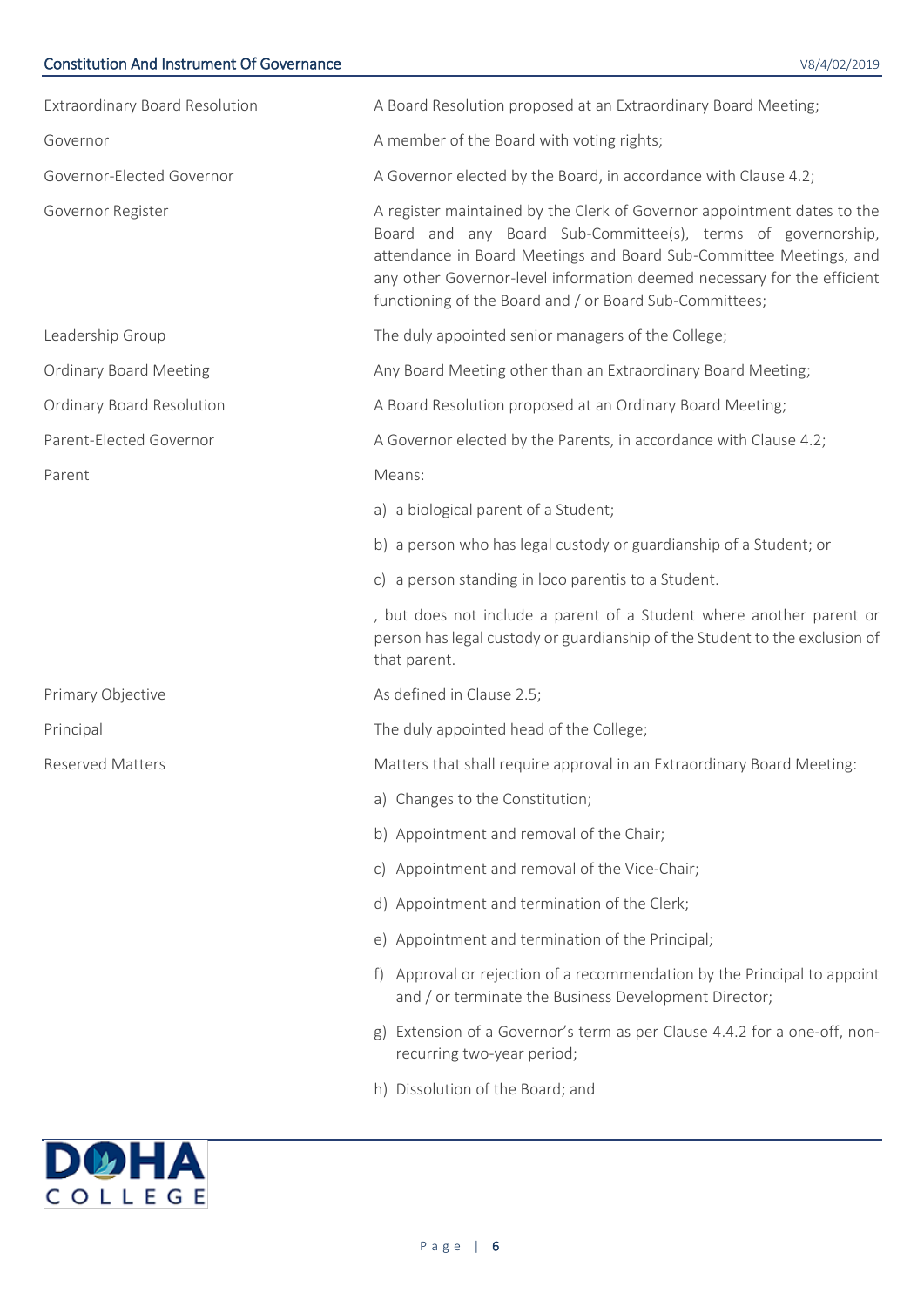|                | i) Dissolution of the College.                                        |
|----------------|-----------------------------------------------------------------------|
| Staff Governor | A Governor elected by Employees, in accordance with Clause 4.2;       |
| Student        | A child registered as a student with the College;                     |
| Teacher        | An Employee who is a member of the teaching staff of the College; and |
| Vice-Chair     | The vice-chairperson of the Board.                                    |
|                |                                                                       |

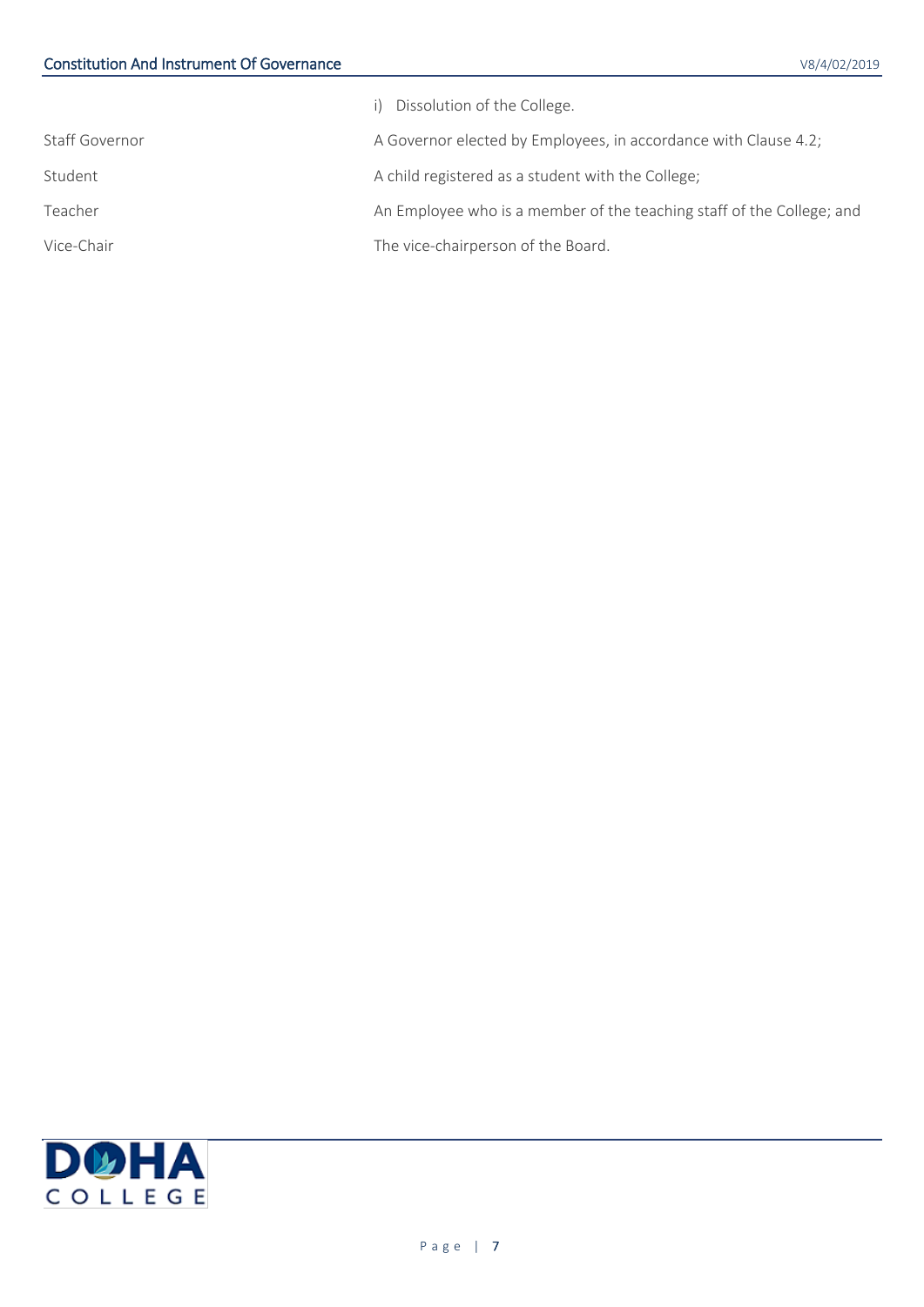## <span id="page-7-0"></span>1. OBJECT AND SCOPE OF THE CONSTITUTION

This Constitution shall constitute the primary instrument of governance of the College, and shall take precedence over all other College governance policies, procedures or practices.

## <span id="page-7-1"></span>2. THE COLLEGE

- 2.1. The College is a British-curriculum primary and secondary school registered in the State of Qatar;
- 2.2. The College operates under the sponsorship of the British Embassy, and remains independently managed. The College is governed by the Board, and run by a Principal and Leadership Group;
- 2.3. The College is a not-for-profit, fee-paying school;
- 2.4. English shall be the official language of the College, and the language of instruction; and
- <span id="page-7-4"></span>2.5. The primary objective of the College ("Primary Objective") is to provide a world-class, internationallyrecognised education in a safe learning environment for eligible children.

## <span id="page-7-3"></span><span id="page-7-2"></span>3. BOARD OF GOVERNORS

## 3.1. Role and Responsibilities

The Board shall be responsible for ensuring the Primary Objective is achieved which shall include, but not be limited to, the following:

- a) Principles: Defining, periodically reviewing, embodying and promoting the College's guiding principles, including the vision, mission and core values;
- b) Strategy: Defining, periodically reviewing, ensuring the implementation by the Principal of, and measuring performance of the Principal against, the College's strategic plans;
- c) Regulatory compliance: Knowing, understanding and ensuring the College's compliance to Applicable Law;
- d) Policies and procedures: Ensuring the development by the Principal, periodically reviewing, approving, and ensuring the implementation by the Principal, of significant, operational policies and procedures including, but not limited to, safeguarding, health and safety, education, staff benefits and remuneration, training, equal opportunities and non-discrimination, and admissions;
- e) Delegation: Ensuring the proper delegation of management and operational functions to the Principal and reliance upon the advice and representations of the Principal on those matters;
- f) Financial and physical assets: Ensuring sufficient policies, procedures and personnel are deployed to ensure the protection, and efficient and accurate use, of financial and physical assets including, but not limited to,

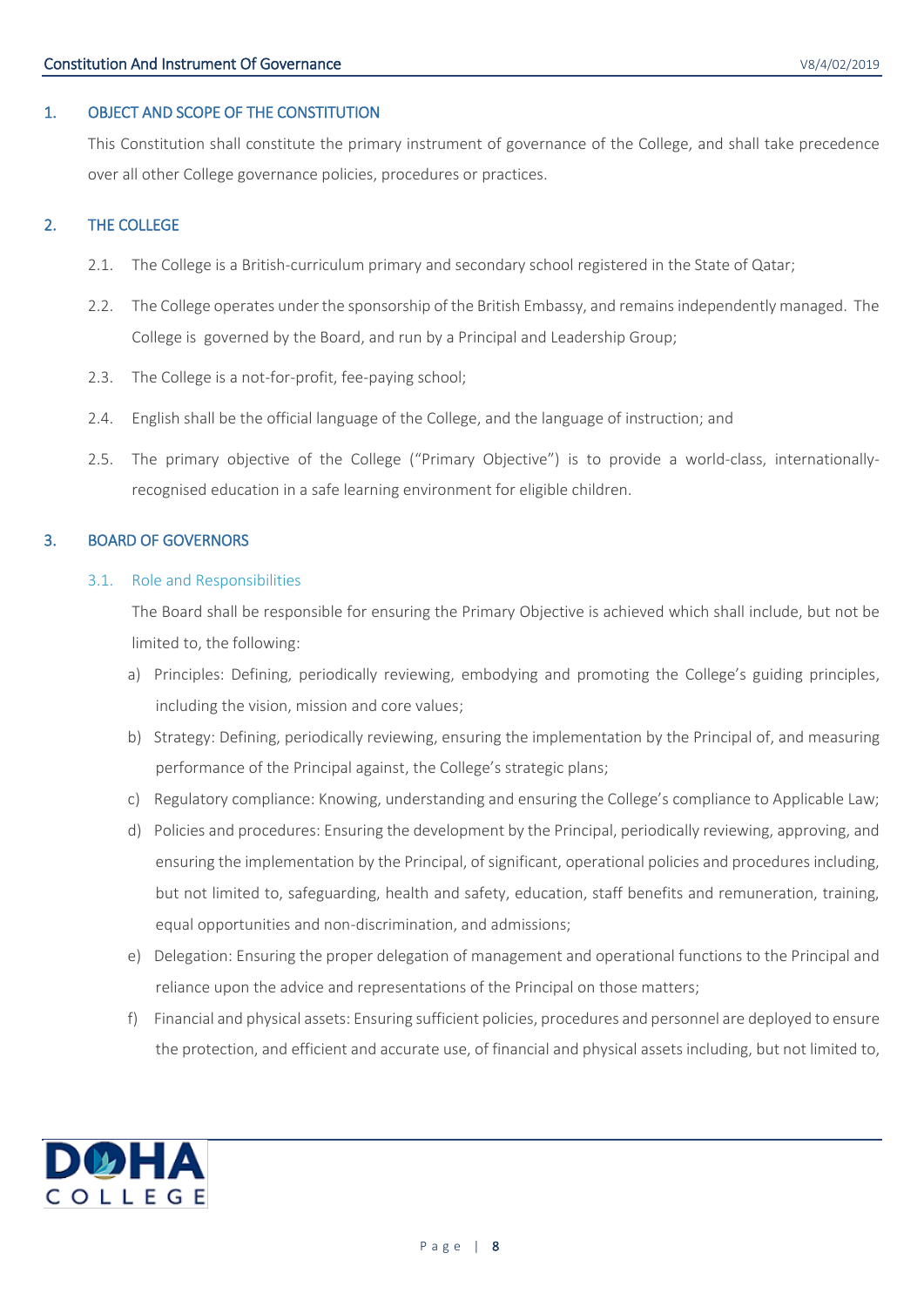ensuring the financial accounts are audited at least once every year by a reputable firm of international auditors;

- g) Principal: Appointing, managing and terminating the employment of the Principal;
- h) Clerk: Appointing, managing and terminating the employment of the Clerk;
- i) Advisory: Advising, giving expert opinion and feedback to the Principal and, as necessary, the Business Development Director, on operational queries;
- j) Annual reporting: Reporting to the College community, at least once per academic year by way of written reports and / or face-to-face meetings. Such reports shall include information on the general management of the College and academic performance of its students, and a summary of the audited financial statements;
- k) Record-keeping: Ensuring the maintenance by the Clerk of proper records of the Board and Board Sub-Committees including, but not limited to, minutes of meetings, resolutions, and the Governor Register; and
- l) Other: Any other activity as approved by the Board.

## <span id="page-8-0"></span>3.2. Authority

- 3.2.1. The Board shall have all authority necessary to fulfill the Primary Objective including, but not limited to, full authority to:
	- a) Appoint and remove the Chair and Vice-Chair;
	- b) Appoint and remove a Board Sub-Committee Chair and Board Sub-Committee Vice-Chair;
	- c) Employ and terminate the Principal and Clerk;
	- d) Approve or reject the recommendation of the Principal to appoint and / or terminate the Business Development Director;
	- e) Access all records and Employees of the College;
	- f) Negotiate, execute or terminate agreements and contracts;
	- g) Sign financial statements;
	- h) Undertake any financial transaction including, but not limited to, negotiate, execute or terminate financial facilities including bank accounts, loans, letters of credit or liens, in any currency;
	- i) Establish such Board Sub-Committees as it deems necessary and appropriate; and
	- j) Delegate any such authority as it deems fit, from time to time.
- 3.2.2. Unless stated otherwise, the authority of the Board shall be exercised through the approval by simple majority (over 50% of the votes) of Ordinary Board Resolutions.

## <span id="page-8-1"></span>3.3. Composition

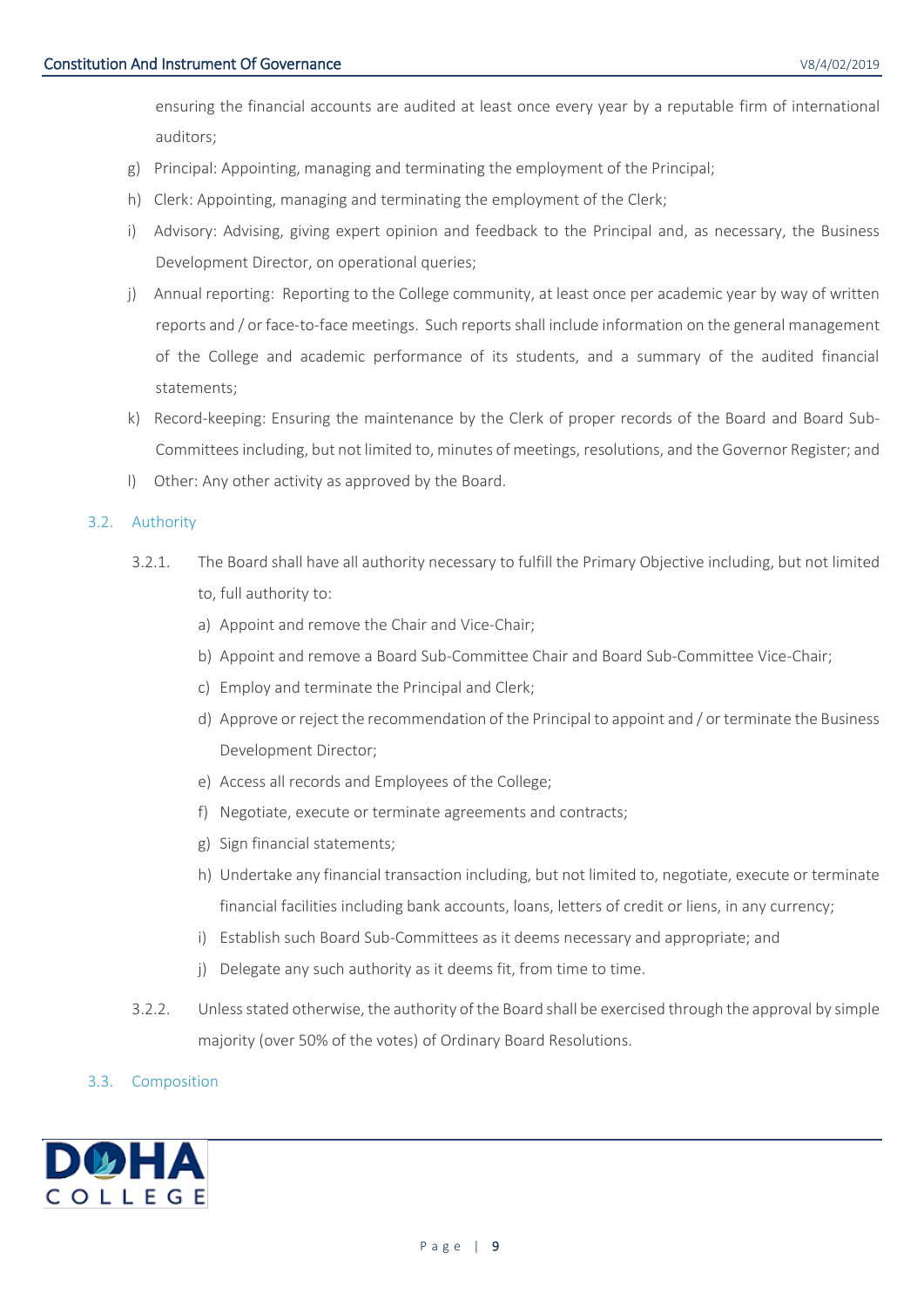- 3.3.1. The Board shall consist of:
	- a) A minimum of five, and a maximum of eleven, Governor-Elected Governors;
	- b) A minimum of two, and a maximum of four, Parent-Elected Governors;
	- c) Three Staff Governors, with one a Teacher from the secondary school, one a Teacher from the primary school, and one an Employee who is not a Teacher;
	- d) The British Embassy Representative; and
	- e) The Principal.
- 3.3.2. No less than 60% of the Board shall be parents or guardians of College students; and
- 3.3.3. For the avoidance of doubt, the Principal and the British Embassy Representative shall be ex-officio Board Members without voting rights.

#### <span id="page-9-3"></span><span id="page-9-0"></span>3.4. Dissolution of the Board

- 3.4.1. The Board may be dissolved in any of the following circumstances ("Dissolution Event"):
	- a) Upon closure of the College, for whatever reason, provided that it is reasonably apparent that such closure is permanent; or
	- b) Upon dissolution of the entity which is established for the purpose of operating the College and through which the College is actually operated.
- 3.4.2. Where a Dissolution Event occurs, or the process of such event commences, the Board shall remain constituted and continue to act for and in the interests of the College for the longest, reasonable period possible, taking all steps and doing all things reasonably necessary in relation to such Dissolution Event; and
- 3.4.3. Dissolution of the Board shall be a Reserved Matter.

## <span id="page-9-2"></span><span id="page-9-1"></span>4. GOVERNORS

#### 4.1. Eligibility

Governors shall be required to satisfy the eligibility criteria ("Eligibility Criteria") of this Clause [4.1:](#page-9-2)

a) All Governors: Shall be a resident of the State of Qatar, be a person of good-standing, not be judged medically unfit to act as a Governor by a medical professional certified to practice in the State of Qatar, not be declared bankrupt or have applied for the benefit of the law for relief as an insolvent debtor, or be convicted of a criminal offence under any jurisdiction, all subject to the majority decision of three Governors, which number shall include the Chair, Vice-Chair and at least one Board Sub-Committee Chair

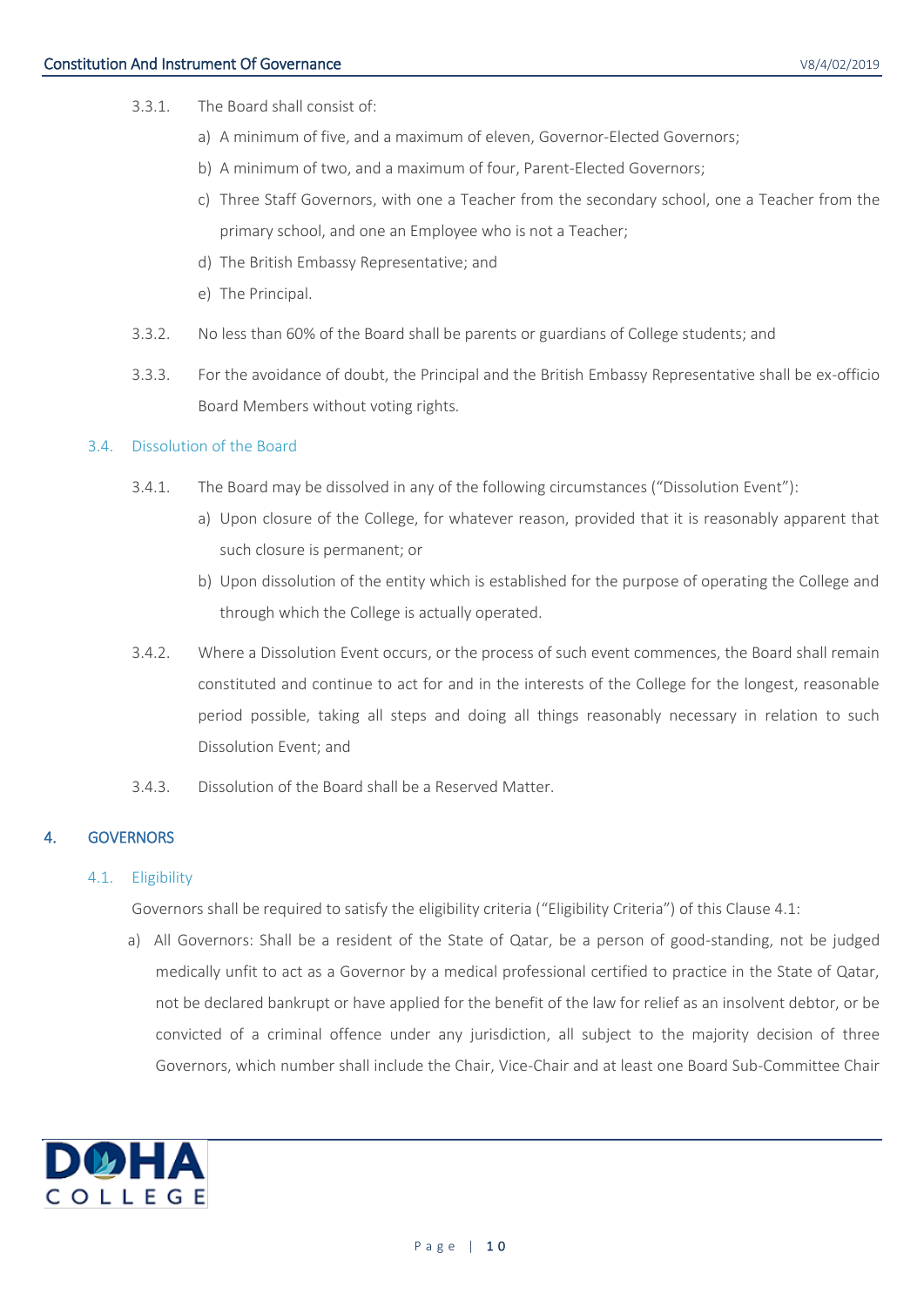or, in the absence of either, but not both, of the Chair or Vice-Chair, at least two Board Sub-Committee Chairs;

- b) Governor-Elected Governors: Shall not be an Employee or, in the view of the Chair, have a conflict of interest in accepting and / or performing a governorship;
- c) Parent-Elected Governors: Shall be a Parent, not an Employee or, in the view of the Chair, have a conflict of interest in accepting and / or performing a governorship; and
- d) Staff Governor: Shall be an Employee who is not a member of the Leadership Group.

## <span id="page-10-0"></span>4.2. Notification, Nomination, Election and Appointment

- 4.2.1. Notice of a vacant governor-elected or parent-elected governorship shall be in the form of a written notice to all Governors, Parents and by way of notification on the College website. Notice of a Staff Governor vacancy shall be in the form of a notice to all employees of the College;
- 4.2.2. To be eligible, applicants must continuously fulfill the relevant Eligibility Criteria, and applications must:
	- a) Have two Eligible Proposers, with one as the proposer and the other as the seconder;
	- b) Have the consent of the applicant; and
	- c) Be completed and submitted before the stipulated deadline.
- 4.2.3. Governor-Elected Governor applicants shall be elected by the Board, with each relevant Eligible Voter casting no more than one vote per applicant. For the election of a Parent-Elected Governor, each relevant Eligible Voter will be entitled to only one vote per such election. Staff Governors shall be selected by a simple majority (over 50% of the votes) of relevant Eligible Voters.

## <span id="page-10-1"></span>4.3. Code of Conduct

Each Governor, promptly following election or re-election to the Board, and as a condition of the right to sit on the Board, attend Board Meetings or vote as a Governor, shall execute the code of conduct as approved by the Board from time to time.

## <span id="page-10-2"></span>4.4. Term

4.4.1. Subject to Clause [4.4.2,](#page-11-1) Governor-Elected Governors shall be appointed for a term of two years, which can be extended for a further two terms, that is for a maximum period of six years. Parent-Elected Governors and Staff Governors shall be appointed for a term of two years each. All such terms to commence from the date of appointment to the Board as a Governor; and

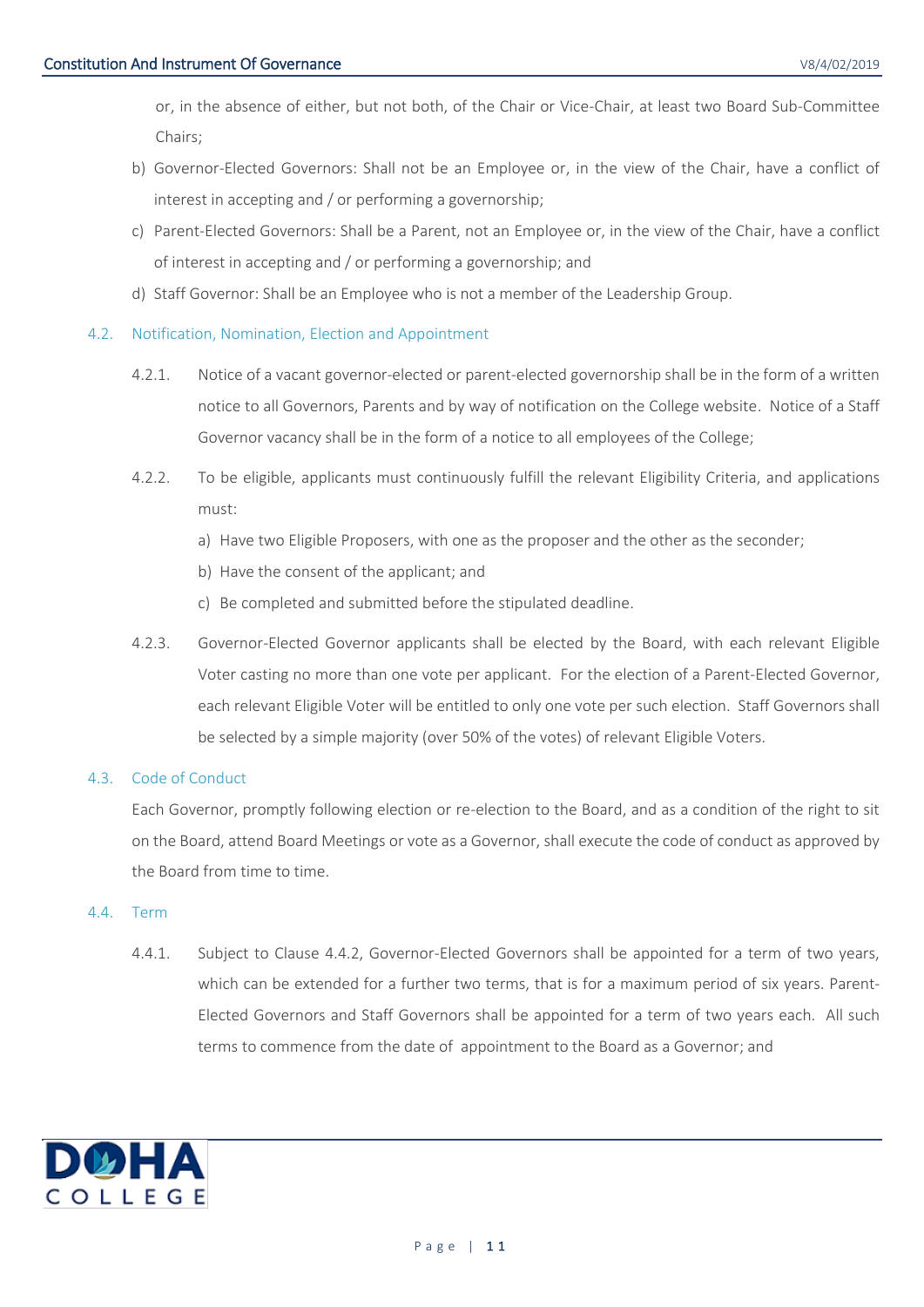4.4.2. Under exceptional circumstances, the Board may extend the term of a Governor-Elected Governor for a one-off, non-recurring two-year period. Such an extension shall be a Reserved Matter.

## <span id="page-11-1"></span><span id="page-11-0"></span>4.5. Disqualification

- 4.5.1. A Governor shall be disqualified from continuing as a Governor if they no longer meet the Eligibility Criteria, or if they have failed to attend, without either an acceptable reason or duly notifying the Clerk and lodging their apologies, either three successive, duly notified Ordinary Board Meetings, or any Ordinary Board Meeting for a continuous period of six months; and
- 4.5.2. Such disqualified Governor can be removed in accordance with Clause [4.7.](#page-12-1)

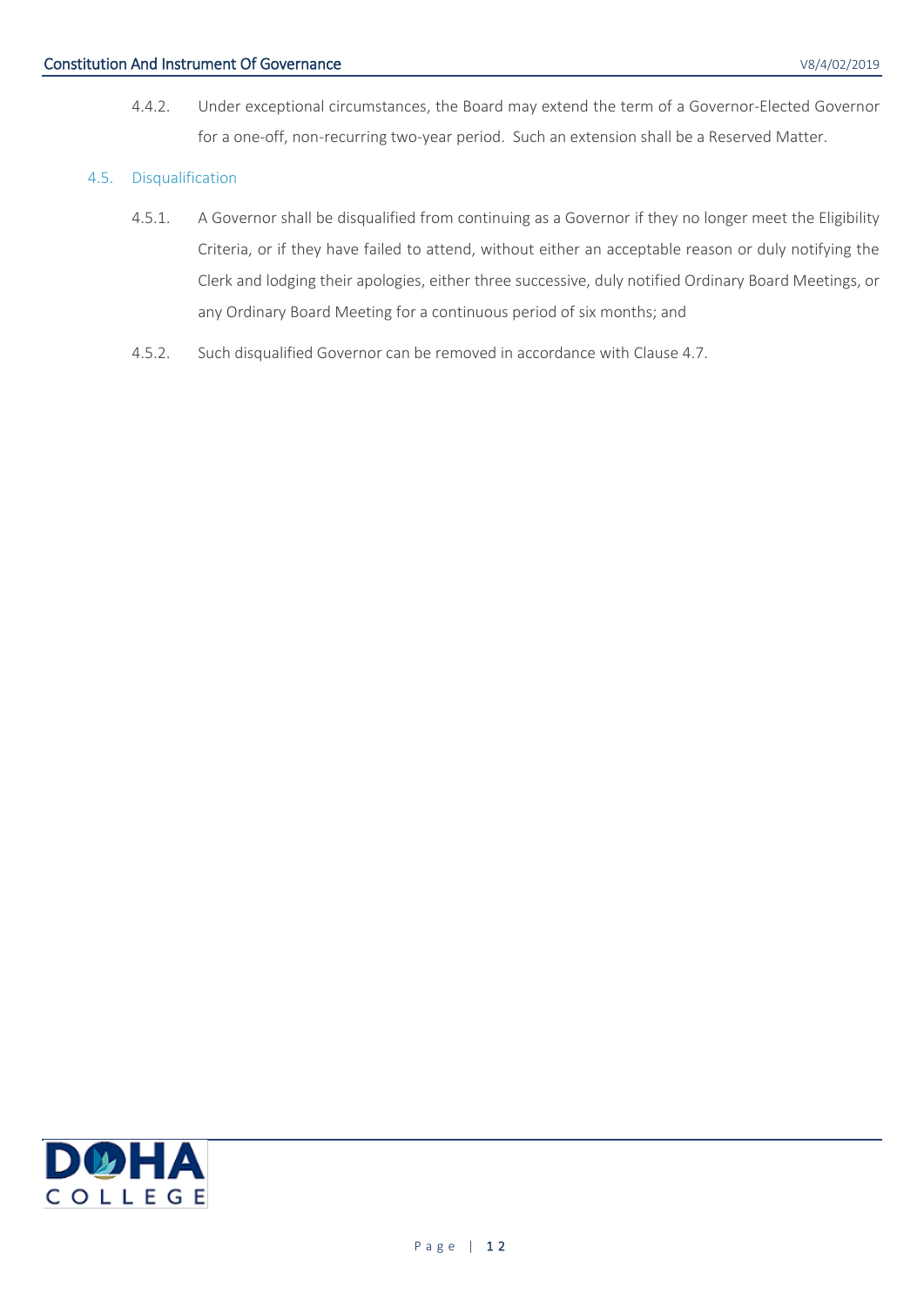#### <span id="page-12-0"></span>4.6. Resignation

- 4.6.1. Any Governor may, at any time, resign by giving written notice to the Chair;
- 4.6.2. The Chair shall conduct an exit interview with such Governor;
- 4.6.3. Unless otherwise agreed by the Chair, such resignation shall become effective thirty calendar days following submission of such written notice;
- 4.6.4. The Chair shall request the Clerk to inform the Board of the resignation as soon as is practicable and, subject to the specific request of the resigning Governor, shall inform the Board of the reason, or reasons, for the resignation; and
- 4.6.5. For the avoidance of doubt, Governors shall maintain full membership of the Board during such resignation notice period.

#### <span id="page-12-1"></span>4.7. Removal

- 4.7.1. The Board shall be authorised to strip Governors of their governorship;
- 4.7.2. Every reasonable effort should be exerted to facilitate the presence of Governors proposed to be removed at such Ordinary Board Meetings, and to afford Governors proposed to be removed the opportunity to make relevant representations including, but not limited to, a relevant statement regarding their proposed removal. For the avoidance of doubt, such presence and representations are not required for such meetings to be considered quorate and the decisions binding;
- 4.7.3. Governors stripped of their governorship shall be informed, in writing, of such action; and
- 4.7.4. Unless otherwise approved by the Chair, Governors shall be stripped of their governorship with immediate effect.

#### <span id="page-12-2"></span>4.8. Liability and Governor Insurance

- 4.8.1. Governors shall not be liable, singularly or collectively, for any act, omission, debt or other liability of the Board or of the College or of its employees;
- 4.8.2. No Board Member, either individually or jointly, will have any liability for, or any obligations under, this Constitution, or for any claim based on the Board's activities as set out in Clauses [3.1](#page-7-3) and [3.2;](#page-8-0) and
- 4.8.3. The College shall maintain adequate directors and officers liability insurance for all Board Members.

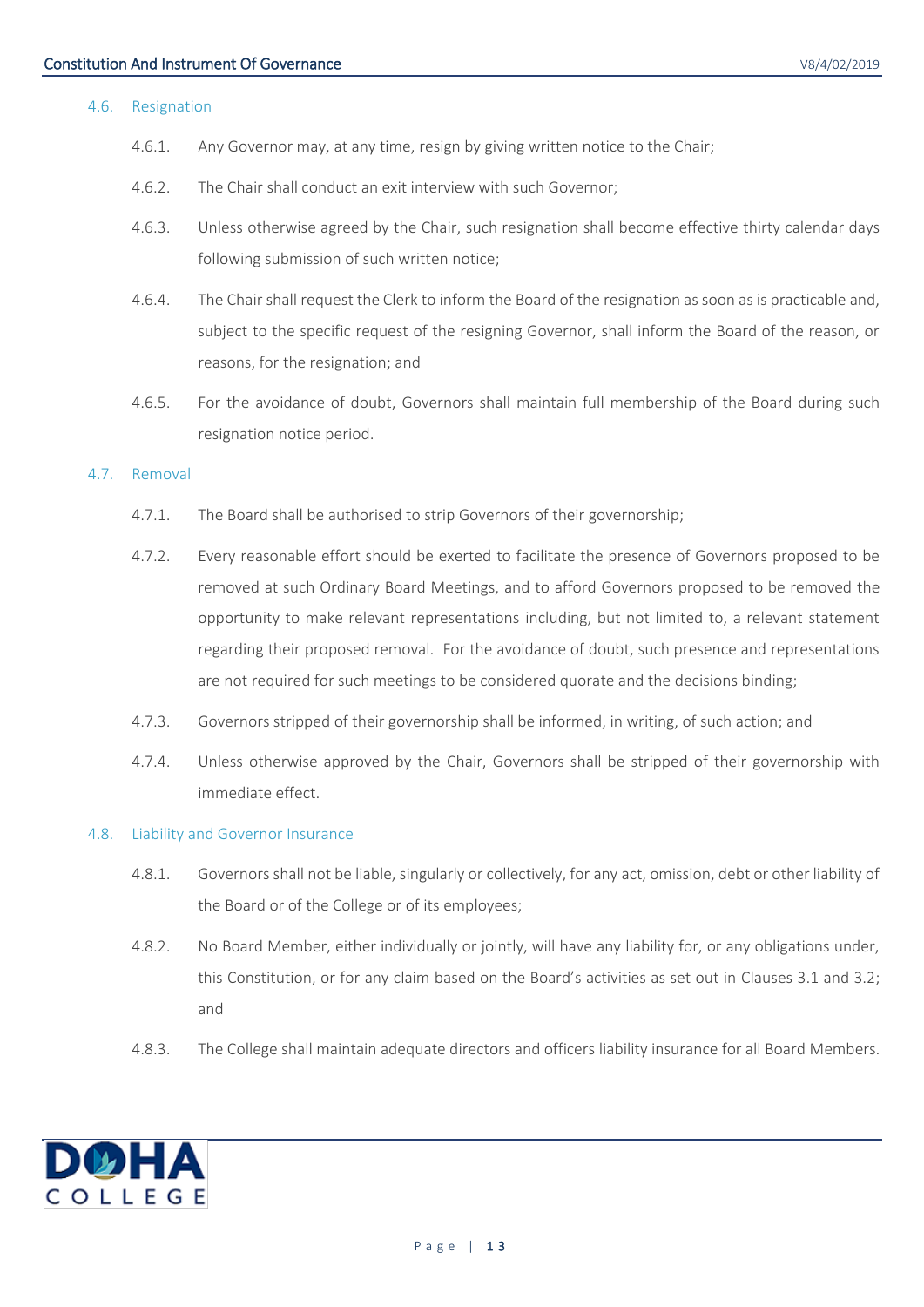## <span id="page-13-1"></span><span id="page-13-0"></span>5.1. Notification, Nomination, Election and Appointment

- 5.1.1. Notice of a vacancy of the Chair and / or Vice-Chair position shall be in the form of a written notice to all Governors;
- 5.1.2. To be eligible, applicants shall either be a Governor-Elected Governor or a Parent-Elected Governor, and applications must:
	- a) Have two Eligible Proposers, with one as the proposer and the other as the seconder;
	- b) Have the consent of the applicant; and
	- c) Be completed and submitted before the stipulated deadline.

Staff Governors shall not be eligible to serve as Chair or Vice-Chair; and

5.1.3. The election for the positions of Chair and Vice-Chair shall be Reserved Matters.

#### <span id="page-13-2"></span>5.2. Term

The term of the Chair and Vice-Chair shall be for the remainder of such Governor's term, in accordance with Clause [4.4.](#page-10-2)

#### <span id="page-13-5"></span><span id="page-13-3"></span>5.3. Role and Responsibilities

- 5.3.1. The Chair shall be responsible for ensuring the role and responsibilities of the Board, as per Clause [3.1,](#page-7-3) are fulfilled which shall include, but not be limited to, the following:
	- a) Provide leadership and direction to the Board;
	- b) Ensure the orderly and efficient functioning of the Board;
	- c) Ensure all Governors have received appropriate and regular training, work as a team, understand their accountability, and contribute effectively to the running of the Board;
	- d) Lead the appointment and induction of new Governors;
	- e) Line manage the Principal and the Clerk;
	- f) Present the results of the annual Board self-appraisal; and
	- g) Any other activity as approved by the Board or required by the Constitution.
- 5.3.2. The Vice-Chair shall be responsible for supporting the Chair in fulfilling the responsibilities in Clause [5.3.1,](#page-13-5) providing advice to the Chair and, upon request, deputising for the Chair.

#### <span id="page-13-4"></span>5.4. Authority

5.4.1. The Chair shall have all authority necessary to fulfill the role and responsibilities of the position, as per Claus[e 5.3,](#page-13-3) including, but not limited to, authority to:

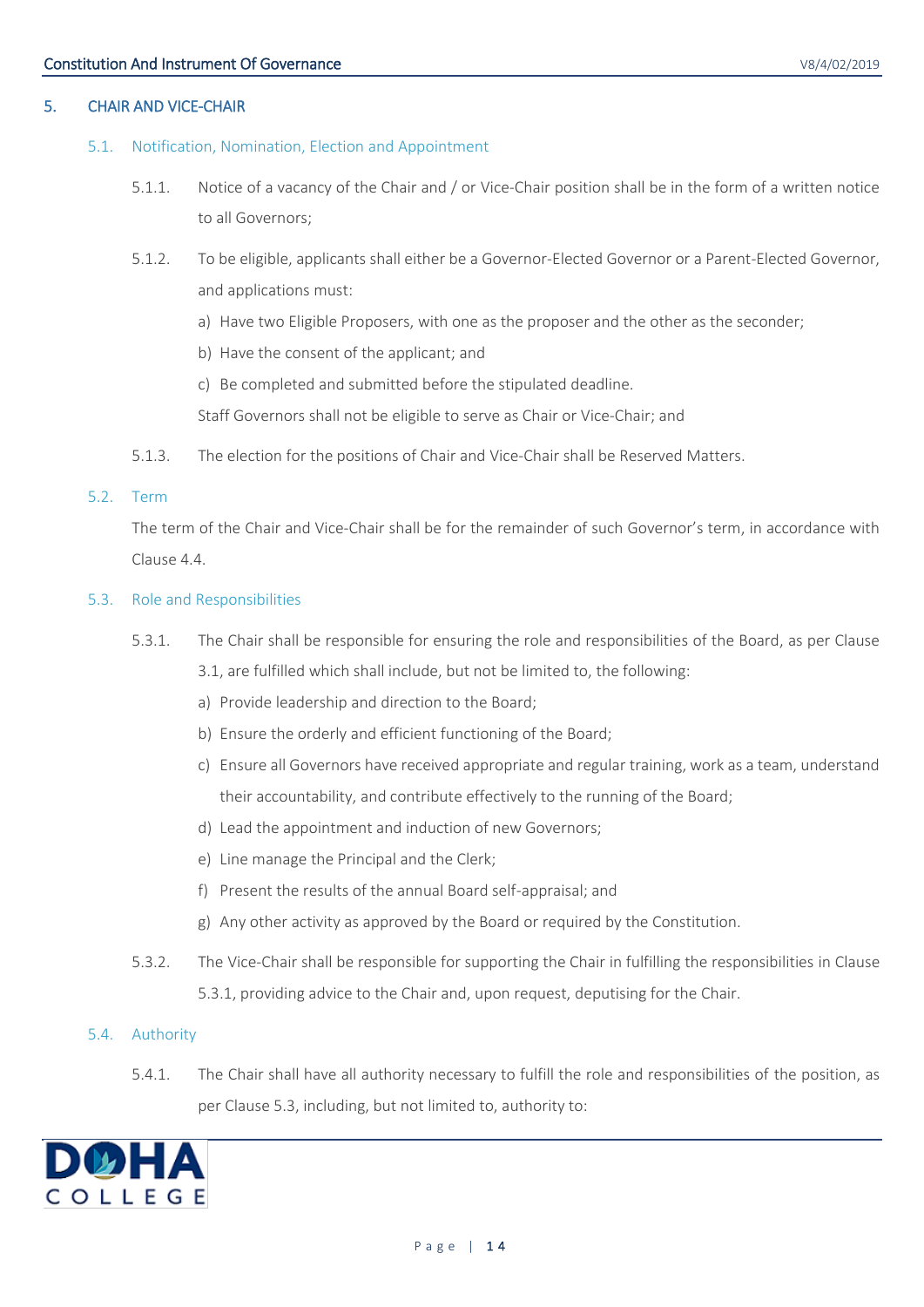- a) Represent the College;
- b) Chair Board Meetings;
- c) Make day-to-day, non-material, operational decisions necessary for the efficient functioning of the Board; and
- d) Cast the deciding vote where Board Resolutions have an equal number of votes in favour and against.
- <span id="page-14-4"></span>5.4.2. Upon request, in the absence of the Chair, or in the case of a vacancy in the position of Chair, the Vice-Chair shall assume such delegated authority of the Chair as is necessary for the period of such request, absence or vacancy.

## <span id="page-14-0"></span>5.5. Disqualification

- 5.5.1. The Chair and / or Vice-Chair shall be disqualified from continuing as the Chair and Vice-Chair respectively if they have failed to attend, without either an acceptable reason or duly notifying the Clerk and lodging their apologies, either two successive, duly notified Ordinary Board Meetings, or any Ordinary Board Meeting for a continuous period of three months; and
- 5.5.2. Such disqualified Chair and / or Vice-Chair can be removed in accordance with Clause [5.7.](#page-15-0)

## <span id="page-14-2"></span><span id="page-14-1"></span>5.6. Resignation

- 5.6.1. The Chair and / or Vice-Chair may, at any time, resign by giving written notice. The Chair shall submit their notice to the Vice-Chair, and the Vice-Chair shall submit their notice to the Chair;
- <span id="page-14-3"></span>5.6.2. An exit interview shall be conducted by the Chair in the case of the Vice-Chair resigning, or the Vice-Chair in the case of the Chair resigning;
- 5.6.3. For the strict purposes of Clause[s 5.6.1](#page-14-2) and [5.6.2,](#page-14-3) and if the position of Chair or Vice-Chair is vacant, the Clerk may perform the function of Chair or Vice-Chair and accept notice of resignation and / or conduct the exit interview of the Vice-Chair or Chair respectively;
- 5.6.4. Unless otherwise agreed by the Chair in the case of the Vice-Chair resigning, or the Vice-Chair in the case of the Chair resigning, such resignation shall become effective sixty calendar days following submission of such written notice;
- 5.6.5. The Chair in the case of the Vice-Chair resigning, or the Vice-Chair in the case of the Chair resigning, shall request the Clerk to inform the Board of the resignation as soon as is practicable and, subject to the specific request of the resigning Chair and / or Vice-Chair, shall inform the Board of the reason, or reasons, for the resignation; and

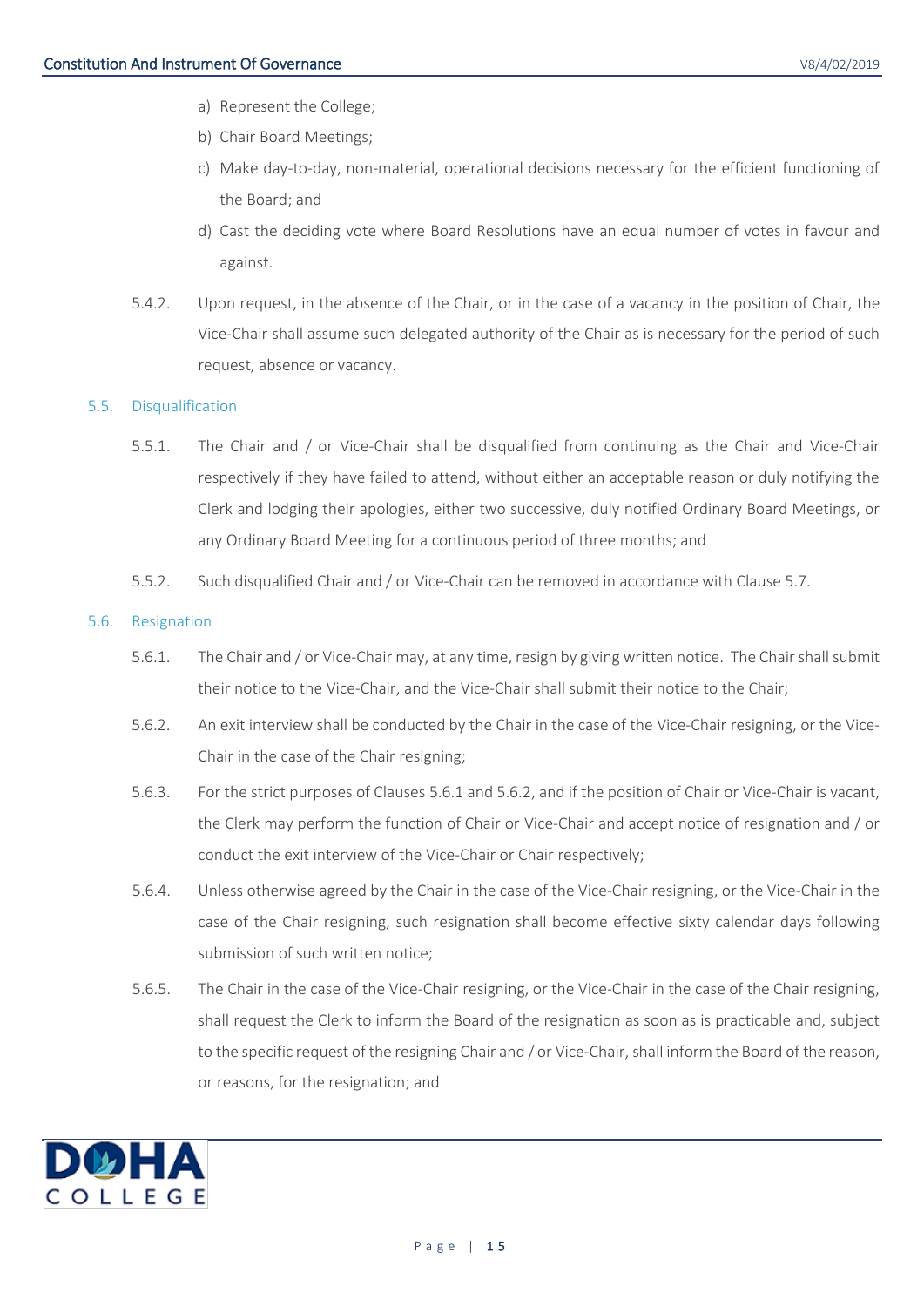5.6.6. Resignation from the position of Chair or Vice-Chair shall not be deemed as resignation from the position of Governor, unless the resigning Chair or Vice-Chair request the same in their resignation notice, and in such cases the respective notice periods shall run concurrently.

## <span id="page-15-4"></span><span id="page-15-0"></span>5.7. Removal

- 5.7.1. Removal of the Chair and Vice-Chair shall be Reserved Matters;
- 5.7.2. Every reasonable effort should be exerted to facilitate the presence of the Chair or Vice-Chair proposed to be removed at such Extraordinary Board Meeting and to afford the Chair or Vice-Chair proposed to be removed the opportunity to make relevant representations including, but not limited to, a relevant statement regarding their proposed removal. For the avoidance of doubt and notwithstanding any other provision of this Constitution, such presence and representations are not required for such meeting to be considered quorate and the decision binding. The presence of the Chair in the case of the Vice-Chair being removed , or the Vice-Chair in the case of the Chair being removed, shall be required for such Extraordinary Board Meeting to be quorate;
- 5.7.3. The Chair or Vice-Chair stripped of their role as Chair or Vice-Chair respectively shall be informed in writing, citing the reasons, for such action;
- 5.7.4. Unless otherwise approved by the Chair in the case of the Vice-Chair being removed, or the Vice-Chair in the case of the Chair being removed, the Vice-Chair or Chair respectively being removed shall be stripped of their Vice-Chair or chair responsibilities and authority with immediate effect; and
- 5.7.5. Removal from the position of Chair or Vice-Chair shall not be deemed as removal from the position of Governor, unless the Board specifically approves such a removal.

## <span id="page-15-2"></span><span id="page-15-1"></span>6. BOARD MEETINGS

## 6.1. Frequency

- 6.1.1. The Board shall convene a minimum of one Ordinary Board Meeting per academic term; and
- 6.1.2. The Clerk shall issue a preliminary schedule of Ordinary Board Meetings for the academic year by email to all Board Members at the beginning of each such year.

#### <span id="page-15-3"></span>6.2. Notice

6.2.1. Board Meetings shall be called by no less than three Governors which number shall include the Chair, Vice-Chair and at least one Board Sub-Committee Chair or, in the absence of either, but not both, of the Chair or Vice-Chair, at least two Board Sub-Committee Chairs;

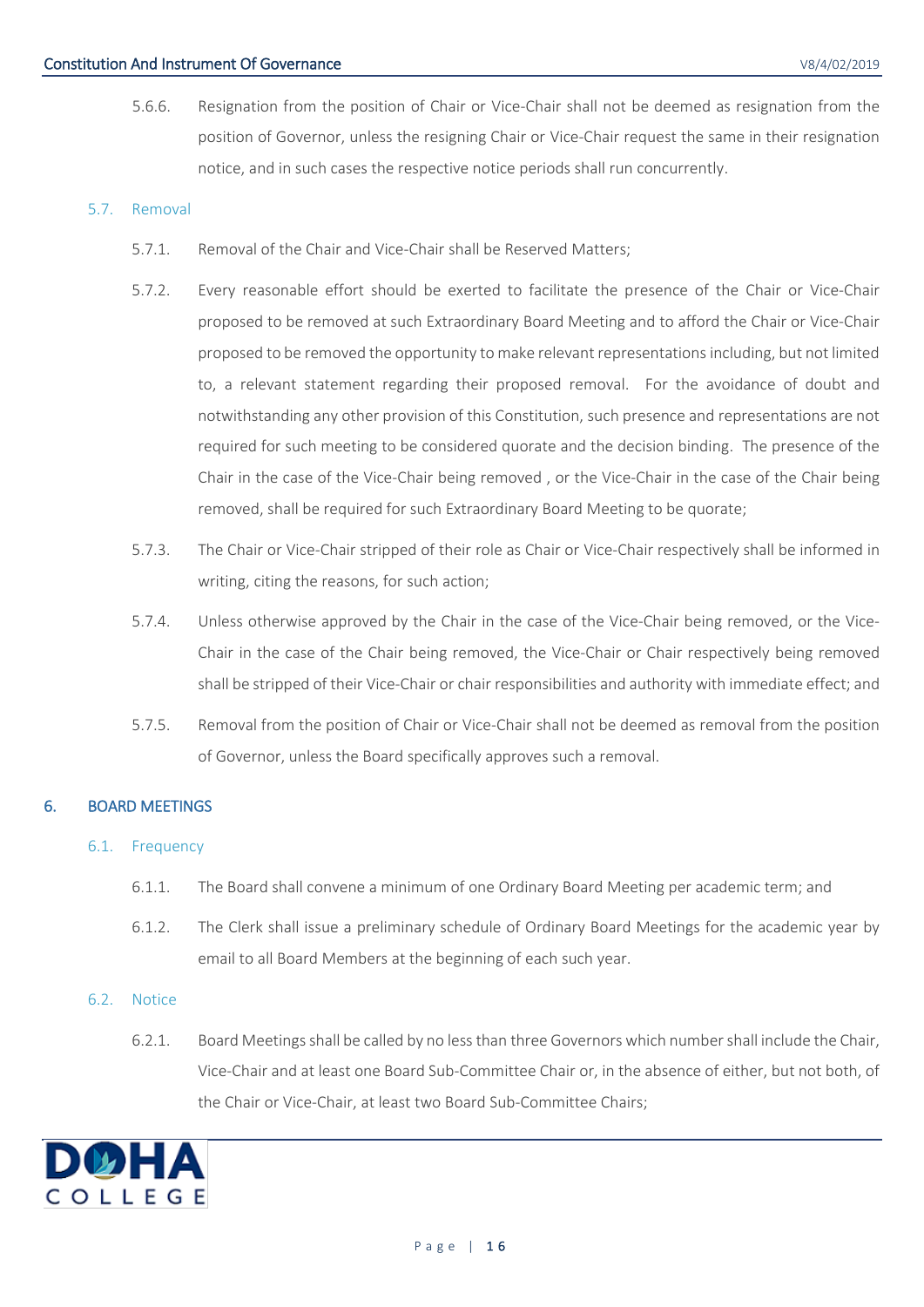- 6.2.2. The notice shall be issued by the Clerk in writing, distributed electronically, and include the date, time, location and agenda of the Board Meeting; and
- 6.2.3. The minimum notice period for Board Meetings shall be seven calendar days.

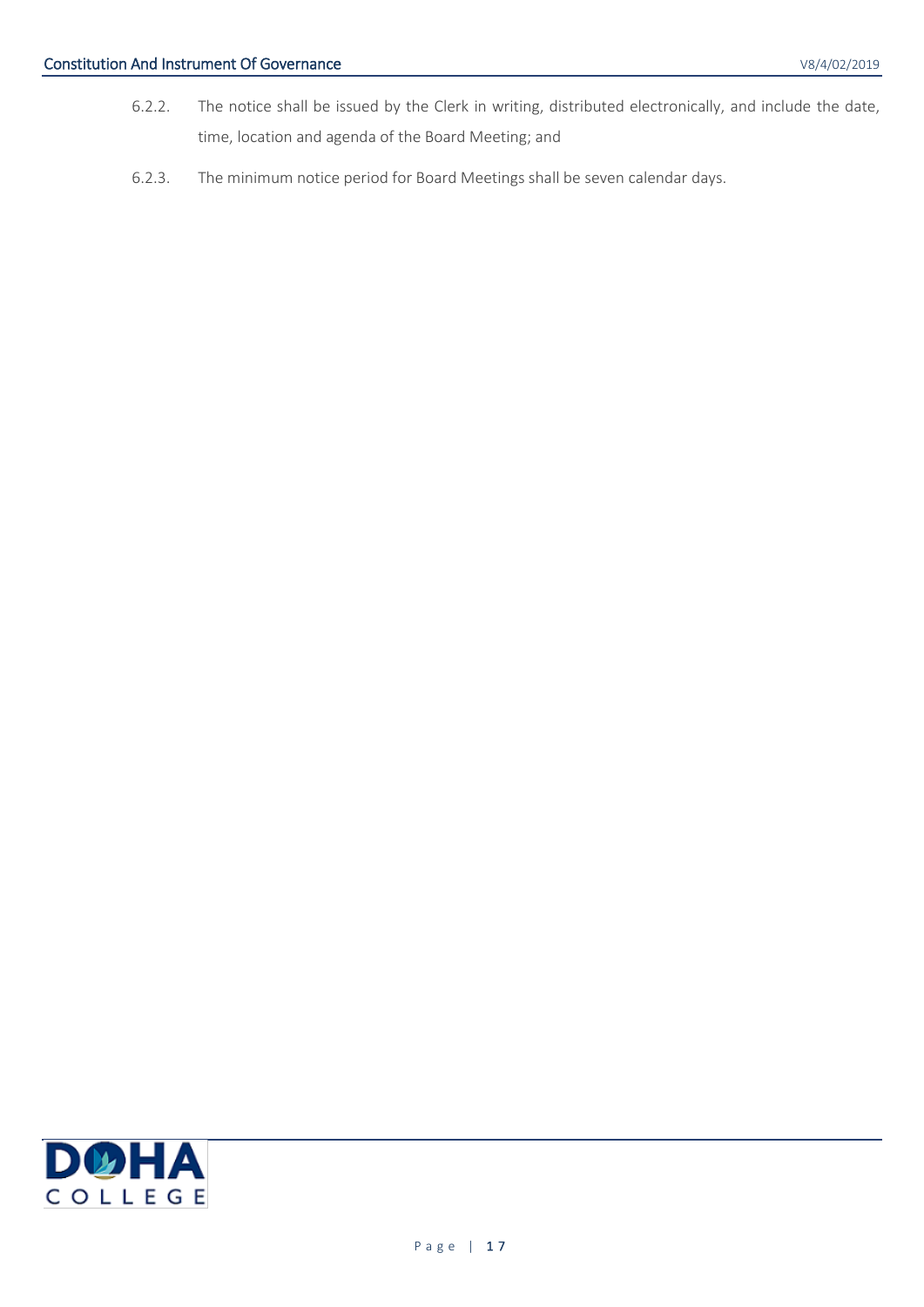#### <span id="page-17-0"></span>6.3. Agenda

- 6.3.1. The agenda shall be approved by the Chair;
- 6.3.2. Supporting material for the agenda including, but not limited to, reports and Board Resolutions, shall be sufficiently detailed to allow meaningful discussion and objective decision-making, and shall be made available to the Board no later than five calendar days prior to the Board Meeting; and
- 6.3.3. The Board shall only action those items that were on the agenda in the notice.

#### <span id="page-17-1"></span>6.4. Quorum

- 6.4.1. Subject to Clause [8.5,](#page-24-2) the quorum ("Board Quorum") for
	- a) an Ordinary Board Meeting shall be over 50% of Governors,
	- b) an Extraordinary Board Meeting shall be 75% of Governors

as duly noted in the Governor Register on the day preceding such Ordinary Board Meeting or Extraordinary Board Meeting respectively, with the presence of the Chair, subject to Clauses [5.4.2](#page-14-4) and [5.7.2,](#page-15-4) mandatory; and

6.4.2. Ex-officio Board Members in attendance for the Board Meeting shall not be included in the Board Quorum.

#### <span id="page-17-2"></span>6.5. Attendance of Non-Members

The Chair may request the presence at any Board Meeting of members of the Leadership Group, Employees, external legal counsel, consultants, or advisors, or any individual who, in the opinion of the Chair, will contribute independent opinion and unbiased advice regarding the work of the Board and the issues on the agenda.

#### <span id="page-17-3"></span>6.6. Voting

- 6.6.1. Each Governor shall have one vote per Board Resolution;
- 6.6.2. Ordinary Board Resolutions shall require a simple majority (over 50% of the votes) to be approved, and Extraordinary Board Resolutions shall require approval by at least 75% of Governors, in attendance;
- 6.6.3. Voting shall be by a show of hands or, at the request of at least one Governor and acceptance by the Chair, by secret balloting;
- 6.6.4. Voting by email is permitted under the following conditions:
	- a) The Board Resolution was on the agenda and discussed in a Board Meeting, and a decision was made by no less than 75% of voting Governors present that specific, minuted amendments shall

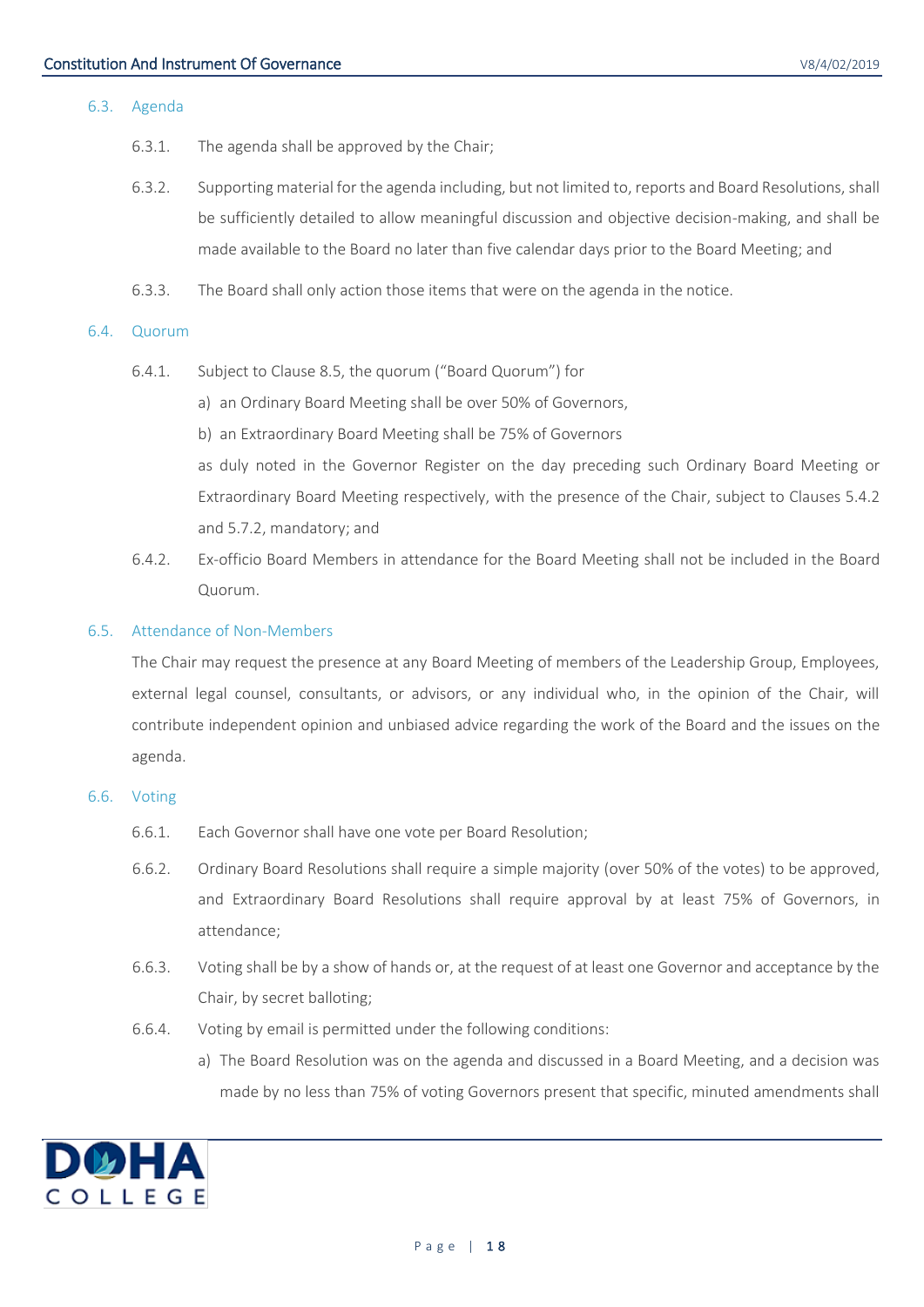be made to the Board Resolution prior to the circulation of an amended Board Resolution for voting by email; and

b) The Board Resolution is urgent and delaying a decision until the next duly notified Board Meeting would be impractical or inefficient.

For the avoidance of doubt, Governors not present in the Board Meeting where the original Board Resolution was tabled, specific, minuted amendments agreed and a decision made to circulate an amended Board Resolution for voting by email shall be fully entitled to vote on such amended Board Resolution; and

6.6.5. Governors are entitled to appoint another Governor as their proxy by written notice to the Clerk with a copy to the Chair.

## <span id="page-18-0"></span>6.7. Minutes

- 6.7.1. The Clerk shall be required to attend all Board Meetings;
- 6.7.2. Board Meetings shall be accurately minuted by the Clerk, and approved by the Board in a timely manner; and
- 6.7.3. A register of minutes shall be maintained by the Clerk, and made available to all Board Members.

## <span id="page-18-4"></span><span id="page-18-1"></span>6.8. Confidential Board Meetings

- 6.8.1. At the sole discretion of the Chair, the Principal and / or Staff Governors may be excluded from Board Meetings ("Confidential Board Meetings"); and
- 6.8.2. The agenda, Board Resolutions or minutes from Confidential Board Meetings shall not be shared or made accessible to the Principal and / or Staff Governors excluded, as applicable, except as expressly authorised by the Chair.

## <span id="page-18-3"></span><span id="page-18-2"></span>6.9. Emergency Situations

- 6.9.1. Under an Emergency Situation, a Board Resolution can be approved by a simple majority (over 50% of the votes) of no less than three Governors, which number shall include the Chair, Vice-Chair and at least one Board Sub-Committee Chair or, in the absence of either, but not both, of the Chair or Vice-Chair, at least two Board Sub-Committee Chairs ("Emergency Board Resolution");
- 6.9.2. Subsequent to the request for an Emergency Board Resolution, the Chair shall, as soon as practicable, provide to the Clerk an interim report for immediate distribution to the Board. Such report shall include, as a minimum, details of:
	- a) The Emergency Situation;

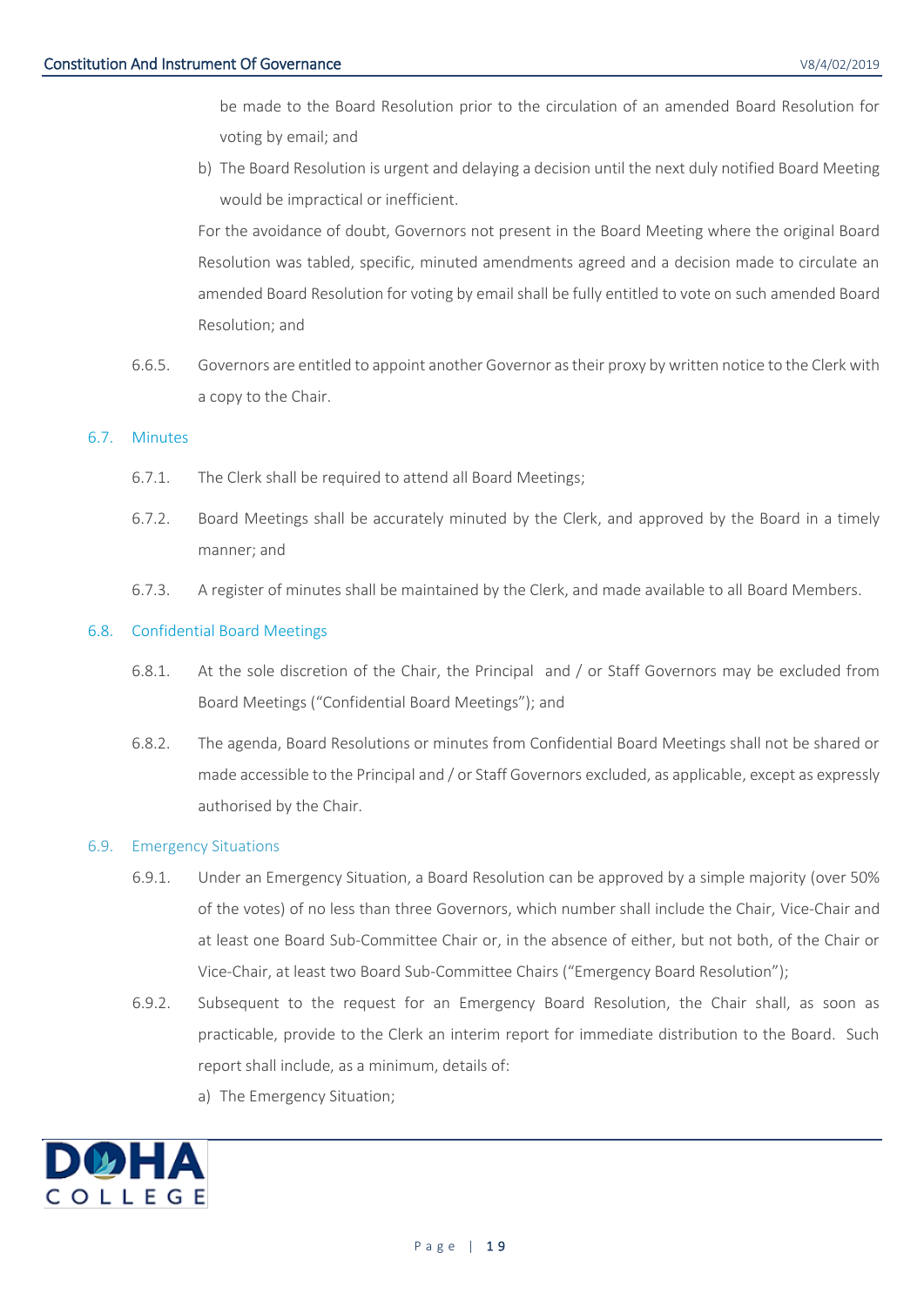- b) The Emergency Board Resolution raised;
- c) Names of all Governors involved in the Emergency Board Resolution, and their individual votes; and
- d) The decision made.
- 6.9.3. A full report of the Emergency Situation shall be tabled at the next Board Meeting; and
- 6.9.4. Emergency Board Resolutions shall not include Reserved Matters.

#### <span id="page-19-1"></span><span id="page-19-0"></span>7. BOARD SUB-COMMITTEES

#### 7.1. Role and Responsibilities

- 7.1.1. The main role of Board Sub-Committees shall be to assist the Board in ensuring the Primary Objective is achieved which shall include, but not be limited to, the following:
	- a) Assisting the Board and advising the Principal on the development of the College's guiding principles, strategic plans, and significant policies and procedures;
	- b) Periodically reviewing the adherence to and achievement of the College's guiding principles, strategic plans, and significant policies and procedures, by key operational functions, and providing advice to the Board and Principal on areas of best practice and opportunities for improvement;
	- c) Periodically reviewing and updating the Board of key operational functions' compliance to Applicable Law, and providing recommendations on areas of best practice and opportunities for improvement;
	- d) Assisting the Board in ensuring sufficient policies, procedures and personnel are deployed to ensure the protection, and efficient and accurate use, of financial and physical assets including, but not limited to, ensuring the financial accounts are audited at least once every year by a reputable firm of international auditors; and
	- e) Any other activity as approved by the Board.
- 7.1.2. Board Sub-Committees shall periodically submit to the Board written reports of material actions taken, College key operational functions that have been reviewed, observations noted, recommendations raised and actions resulting therefrom; and
- 7.1.3. Board Sub-Committees shall develop, periodically review and submit to the Board for approval, governance documents that shall include terms of reference consistent with this Article [7.](#page-19-0)

## <span id="page-19-2"></span>7.2. Authority

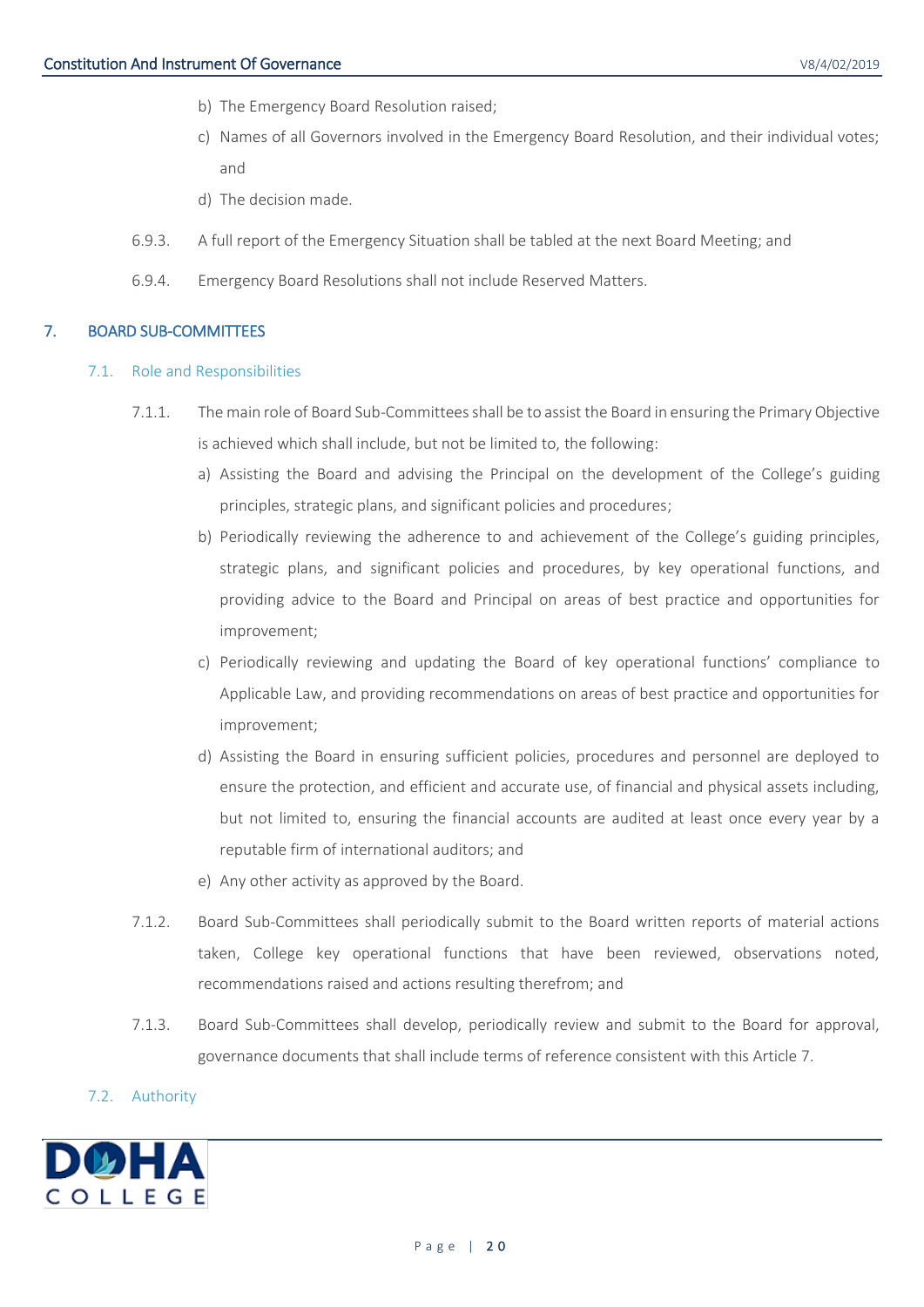- 7.2.1. Board Sub-Committees shall have all such authority as is delegated to them by the Board and, for the avoidance of doubt, such authority shall necessarily include full authority to:
	- a) Access all such College information and Employees that is relevant to the Board Sub-Committee's role and responsibilities as per Clause [7.1;](#page-19-1) and
	- b) Delegate any such of its authority as it deems fit, from time to time.
- 7.2.2. Unless stated otherwise, the authority of Board Sub-Committees shall be exercised through the approval by simple majority (over 50% of the votes) of Board Sub-Committee Resolutions.

## <span id="page-20-1"></span><span id="page-20-0"></span>7.3. Membership

- 7.3.1. Each Board Sub-Committee shall consist of a minimum of five Governors who are not Staff Governors ("Board Sub-Committee Voting Members"), and either the Principal or the nominated delegate of the Principal (collectively "Board Sub-Committee Members");
- 7.3.2. Notice of a vacancy in a Board Sub-Committee shall be in the form of a written notice issued by the Clerk to all Governors. Applicants may either nominate themselves or, if nominated by another Governor, confirm their acceptance of such nomination. Nominations shall require the approval of the Board Sub-Committee Chair for confirmation;
- 7.3.3. The term of the Board Sub-Committee Members shall be for the remainder of such Governor's term;
- 7.3.4. Board Sub-Committee Members shall be disqualified from continuing as a Board Sub-Committee Member if they have failed to attend, without either an acceptable reason or duly notifying the Clerk and lodging their apologies, either three successive, duly notified Board Sub-Committee Meetings, or any Board Sub-Committee Meeting for a continuous period of six months. Such disqualified Board Sub-Committee Member can be removed in accordance with Clause [7.3.6;](#page-20-2)
- 7.3.5. Any Board Sub-Committee Member may, at any time, resign by giving written notice to the Board Sub-Committee Chair. Unless otherwise agreed by the Board Sub-Committee Chair, such resignation shall become effective thirty calendar days following submission of such written notice. The Board Sub-Committee Chair shall request the Clerk to inform the Board Sub-Committee of the resignation as soon as is practicable; and
- <span id="page-20-2"></span>7.3.6. Authority to remove a Board Sub-Committee Member shall be reserved by the Chair. The Board Sub-Committee Member removed from the Board Sub-Committee shall be informed, in writing, of such action. Removal from a Board Sub-Committee shall not be deemed as removal from the Board.

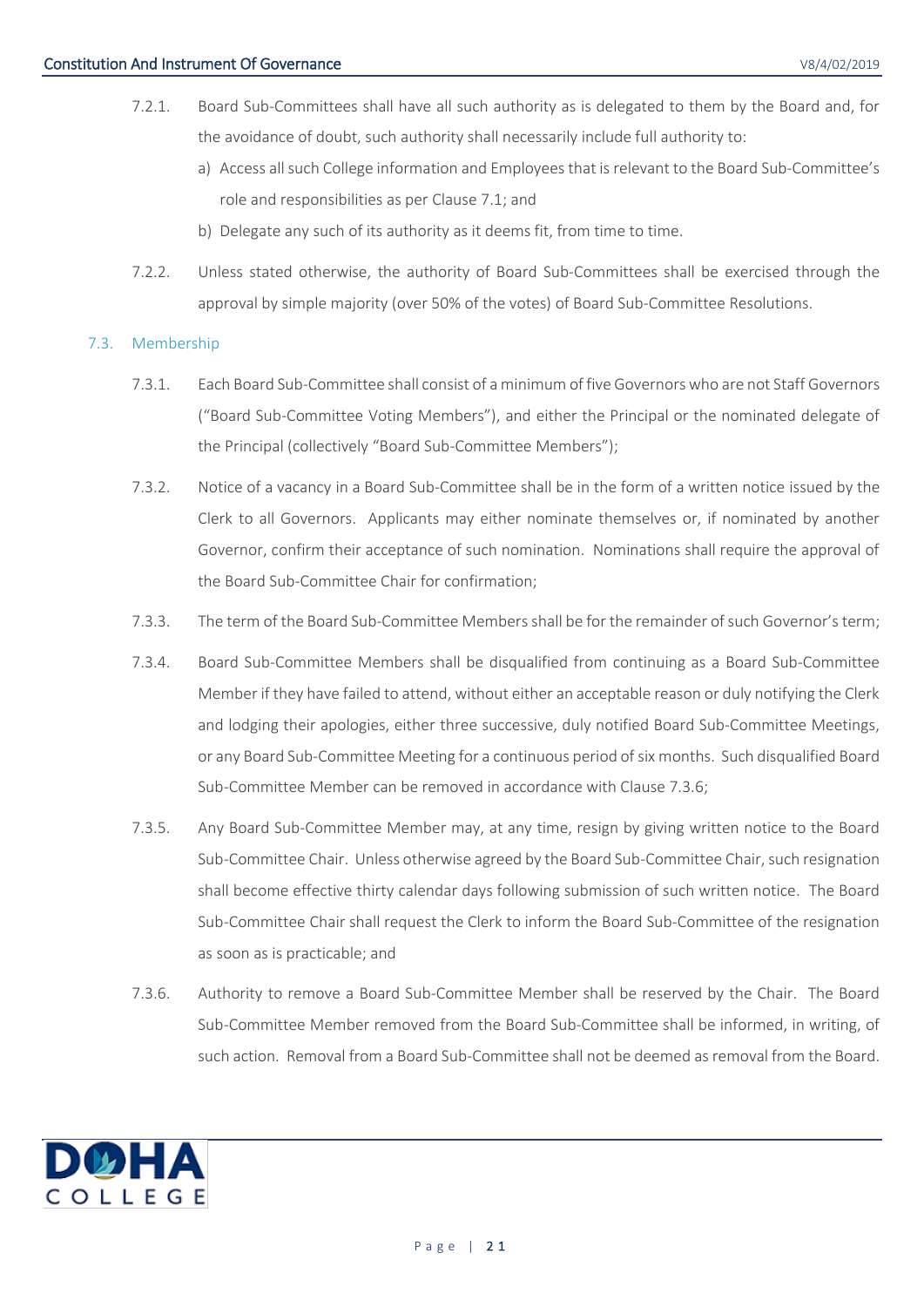Unless otherwise approved by the Chair, Governors removed from a Board Sub-Committee shall be removed with immediate effect.

#### <span id="page-21-0"></span>7.4. Chair and Vice-Chair

- 7.4.1. Notice of a vacancy of the Board Sub-Committee Chair and / or Board Sub-Committee Vice-Chair position shall be in the form of a written notice to all Governors. To be eligible, candidates shall either be a Governor-Elected Governor or a Parent-Elected Governor. Staff Governors shall not be eligible to serve as Board Sub-Committee Chair or Board Sub-Committee Vice-Chair. The election for the positions of Board Sub-Committee Chair and Board Sub-Committee Vice-Chair shall be by simple majority (over 50% of the votes) in an Ordinary Board Meeting;
- 7.4.2. The term of the Board Sub-Committee Chair and Board Sub-Committee Vice-Chair shall be two years, renewable for a further two terms of two years each, for a maximum term of six years, all subject to the Governor's term as per Clause [4.4;](#page-10-2)
- <span id="page-21-1"></span>7.4.3. The Board Sub-Committee Chair shall be responsible for ensuring the role and responsibilities of the Board Sub-Committee, as per Clause [7.1,](#page-19-1) are fulfilled which shall include, but not be limited to, the following:
	- a) Provide leadership and direction to the Board Sub-Committee;
	- b) Ensure the orderly and efficient functioning of the Board Sub-Committee;
	- c) Report regularly to the Board; and
	- d) Any other activity as approved by the Board.

The Board Sub-Committee Vice-Chair shall be responsible for supporting the Board Sub-Committee Chair in fulfilling the responsibilities of this Clause [7.4.3,](#page-21-1) providing advice to the Board Sub-Committee Chair and, upon request, deputising for the Board Sub-Committee Chair;

- 7.4.4. The Board Sub-Committee Chair shall have all authority necessary to fulfill the role and responsibilities of such position, as per Clause [7.4.3,](#page-21-1) including, but not limited to, authority to:
	- a) Chair Board Sub-Committee Meetings;
	- b) Make day-to-day, non-material, operational decisions necessary for the efficient functioning of the Board Sub-Committee; and
	- c) Cast the deciding vote where Board Sub-Committee Resolutions have an equal number of votes in favour and against.

Upon request, in the absence of the Board Sub-Committee Chair, or in the case of a vacancy in the position of Board Sub-Committee Chair, the Board Sub-Committee Vice-Chair shall assume such

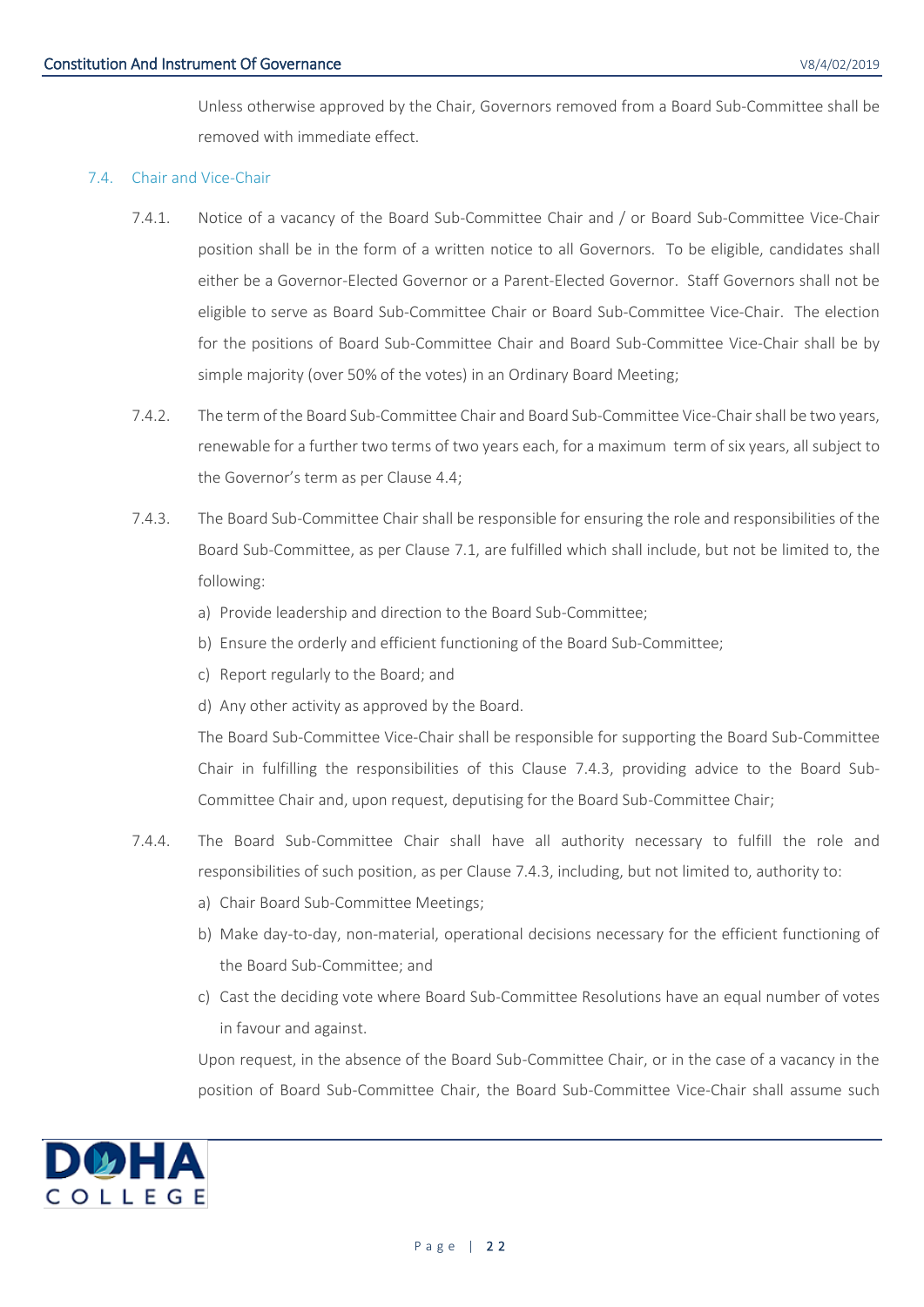delegated authority of the Board Sub-Committee Chair as is necessary for the period of such request, absence or vacancy;

- 7.4.5. The Board Sub-Committee Chair and / or Board Sub-Committee Vice-Chair shall be disqualified from continuing as the Board Sub-Committee Chair and Board Sub-Committee Vice-Chair respectively if they have failed to attend, without either an acceptable reason or duly notifying the Clerk and lodging their apologies, either two successive, duly notified Board Sub-Committee Meetings, or any Board Sub-Committee Meeting for a continuous period of three months. Such disqualified Board Sub-Committee Chair or Board Sub-Committee Vice-Chair can be removed in accordance with Clause [7.4.7;](#page-22-2)
- 7.4.6. The Board Sub-Committee Chair and / or Board Sub-Committee Vice-Chair may, at any time, resign by giving written notice to the Clerk. Unless otherwise agreed by the Chair, such resignation shall become effective thirty calendar days following submission of such written notice. Resignation from the position of Board Sub-Committee Chair or Board Sub-Committee Vice-Chair shall not be deemed as resignation from membership of the Board Sub-Committee, unless the resigning Board Sub-Committee Chair or Board Sub-Committee Vice-Chair request the same in their resignation notice. The Chair shall request the Clerk to inform the Board Sub-Committee of the resignation as soon as is practicable; and
- <span id="page-22-2"></span>7.4.7. Authority to remove the Board Sub-Committee Chair and Board Sub-Committee Vice-Chair shall be reserved by the Board. The Board Sub-Committee Chair or Board Sub-Committee Vice-Chair stripped of their role as Board Sub-Committee Chair or Board Sub-Committee Vice-Chair respectively shall be informed, in writing, of such action. Removal from the position of Board Sub-Committee Chair or Board Sub-Committee Vice-Chair shall not be deemed as removal from the position of Board Sub-Committee Member, unless the Board specifically approves such a removal.

## <span id="page-22-0"></span>7.5. Meeting Administration

<span id="page-22-3"></span><span id="page-22-1"></span>7.5.1. Each Board Sub-Committee shall convene a minimum of one Board Sub-Committee Meeting per academic term. The Clerk shall issue a preliminary schedule of Board Sub-Committee Meetings for the academic year by email to all Governors as duly noted in the Governor Register on the day preceding such Board Sub-Committee Meeting, with the presence of the Board Sub-Committee Chair, subject to Clause [7.4.7,](#page-22-2) mandatory. Ex-officio Board Members and Employees in attendance for the Board Sub-Committee Meeting shall not be considered in the Board Sub-Committee Quorum;

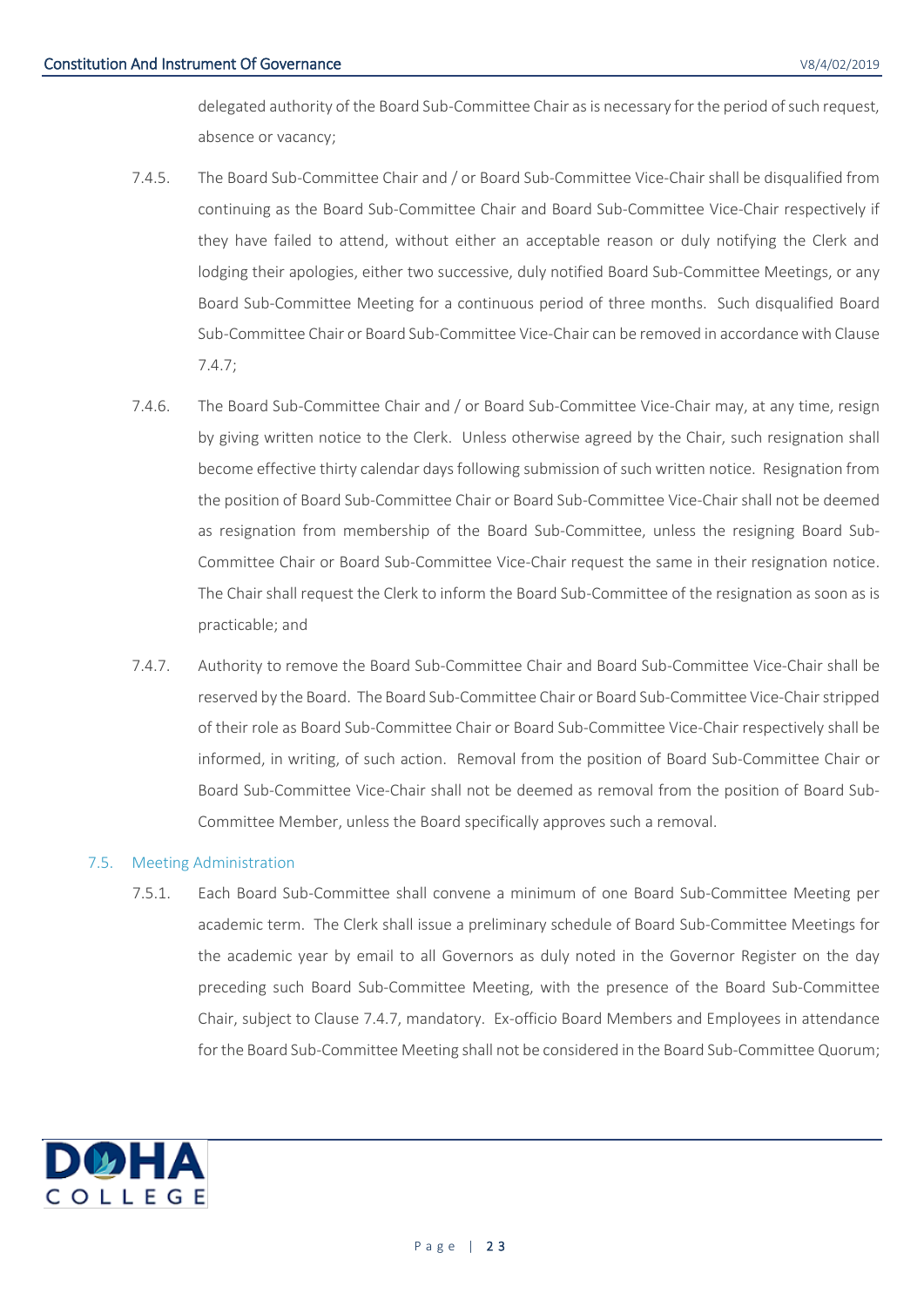- 7.5.2. The Board Sub-Committee Chair may request the presence at any Board Sub-Committee Meeting of members of the Leadership Group, Employees, external legal counsel, consultants, or advisors, or any individual who, in the opinion of the Board Sub-Committee Chair, will contribute independent opinion and unbiased advice regarding the work of the Board Sub-Committee and the issues on the agenda;
- 7.5.3. Notwithstanding Clause [7.5.1](#page-22-3) and except as noted in Clause [7.5.10,](#page-24-1) the Principal, or the nominated delegate of the Principal, shall be required to attend all Board Sub-Committee Meetings;
- 7.5.4. The British Embassy Representative shall be entitled, but not obligated, to attend any Board Sub-Committee Meeting;
- 7.5.5. Each Board Sub-Committee Voting Member in attendance shall have one vote per Board Sub-Committee Resolution. Voting shall be by a show of hands or, at the request of at least one Board Sub-Committee Voting Member and acceptance by the Board Sub-Committee Chair, by secret balloting;
- 7.5.6. Voting by email is permitted under the following conditions:
	- a) The Board Sub-Committee Resolution was on the agenda and discussed in a Board Sub-Committee Meeting, and a decision was made by no less than 75% of Board Sub-Committee Voting Members present that specific, minuted amendments shall be made to the Board Sub-Committee Resolution prior to the circulation of an amended Board Sub-Committee Resolution for voting by email; and
	- b) The Board Sub-Committee Resolution is urgent and delaying a decision until the next duly notified Board Sub-Committee Meeting would be impractical or inefficient.

For the avoidance of doubt, Board Sub-Committee Voting Members not present in the Board Sub-Committee Meeting where the original Board Sub-Committee Resolution was tabled, specific, minuted amendments agreed and a decision made to circulate an amended Board Sub-Committee Resolution for voting by email shall be fully entitled to vote on such amended Board Sub-Committee Resolution;

- 7.5.7. Board Sub-Committee Members are entitled to appoint another Board Sub-Committee Member as their proxy by written notice to the Clerk with a copy to the Board Sub-Committee Chair;
- 7.5.8. The Clerk shall be required to attend all Board Sub-Committee Meetings;
- 7.5.9. Board Sub-Committee Meetings shall be accurately minuted, and approved in a timely manner. A register of minutes shall be maintained by the Clerk, and made available to all Board Members;

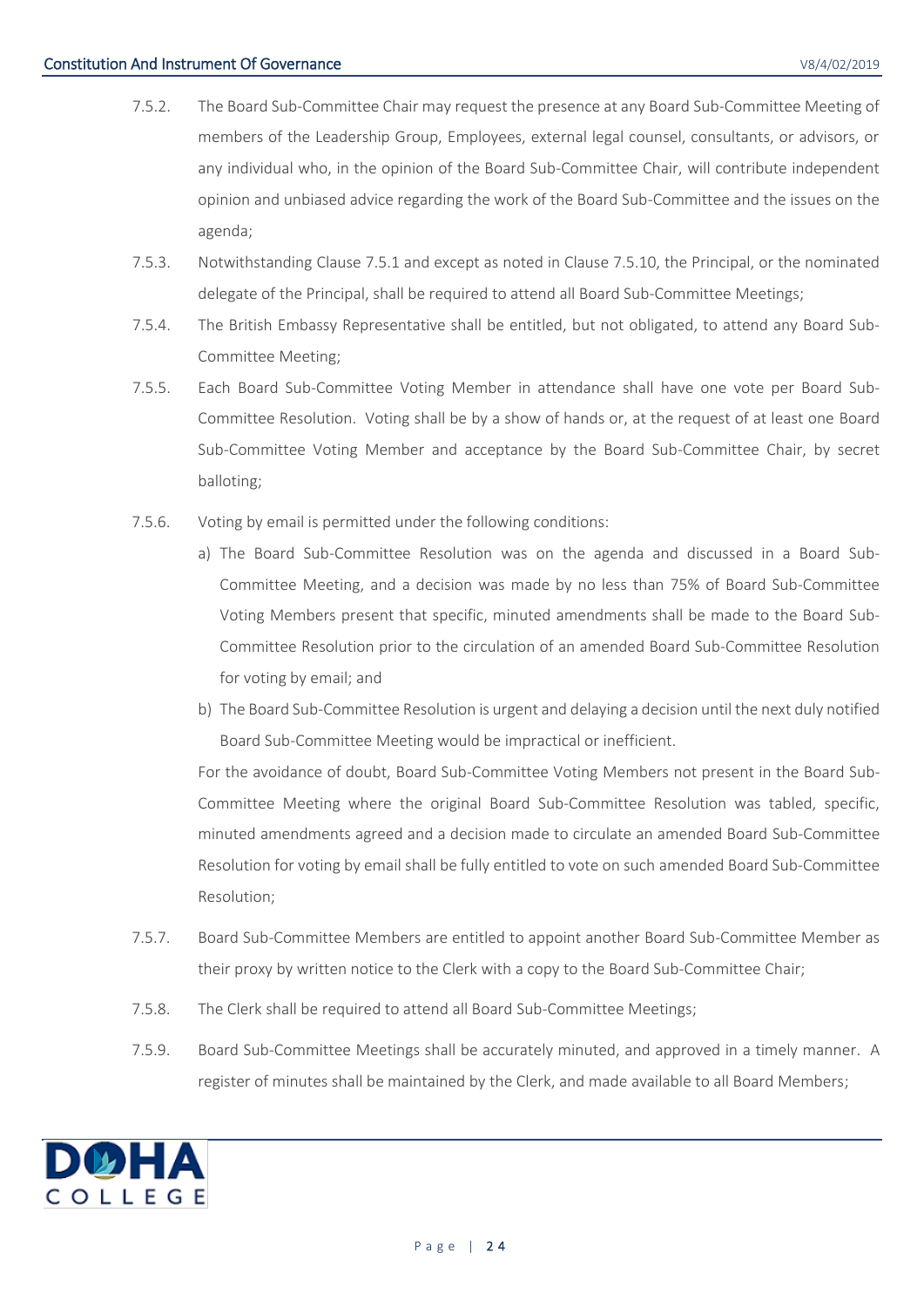- <span id="page-24-1"></span>7.5.10. At the sole discretion of the Board Sub-Committee Chair, the Principal and / or Staff Governors may be excluded from Board Sub-Committee Meetings ("Confidential Board Sub-Committee Meetings"). The agenda, Board Sub-Committee Resolutions or minutes from Confidential Board Sub-Committee Meetings shall not be shared or made accessible to the Principal and / or Staff Governors excluded, as applicable, except as expressly authorised by the Board Sub-Committee Chair; and
- 7.5.11. Authority to dissolve the Board Sub-Committee shall be reserved by the Board.

## <span id="page-24-3"></span><span id="page-24-0"></span>8. CONFLICTS OF INTEREST

- 8.1. Board Members shall not participate in that part of Board Meetings or vote on Board Resolutions which, in their reasonable judgement, there is a real or perceived conflict of interest;
- <span id="page-24-4"></span>8.2. Staff Governors shall not participate in that part of Board Meetings or vote on Board Resolutions relating to:
	- a) Employment terms and conditions, including remuneration, of Employees; or
	- b) Confidential issues as determined by the Chair.
- <span id="page-24-5"></span>8.3. Notwithstanding Clauses [8.1](#page-24-3) and [8.2,](#page-24-4) the Chair shall instruct the Board to vote to determine if, in the reasonable opinion of the Chair, a Board Member has a real or perceived conflict of interest on a particular agenda item. If so determined by the Board, the Chair shall take all such actions as deemed necessary to remove such real or perceived conflict of interest including, but not limited to, requiring the relevant Board Member to be excused from that part of the Board Meeting or to refrain from voting on that specific Board Resolution;
- <span id="page-24-6"></span>8.4. Where, in the reasonable opinion of the Vice-Chair, the real or perceived conflict of interest relates to the Chair, the Vice-Chair shall take all such actions as are ascribed to the Chair in Claus[e 8.3;](#page-24-5) and
- <span id="page-24-2"></span>8.5. Governors excluded as per Clauses [8.1](#page-24-3) to [8.4](#page-24-6) inclusive from part of Board Meetings, shall not be included in the Board Quorum for such agenda items.
- 8.6. The provisions of this Article [8](#page-24-0) shall apply equally to Board Sub-Committees, in which case,
	- a) Board shall be replaced by Board Sub-Committee;
	- b) Board Member shall be replaced by Board Sub-Committee Member;
	- c) Board Quorum shall be replaced by Board Sub-Committee Quorum;
	- d) Board Meeting shall be replaced by Board Sub-Committee Meeting;
	- e) Board Resolution shall be replaced by Board Sub-Committee Resolution;
	- f) Chair shall be replaced by Board Sub-Committee Chair; and
	- g) Vice-Chair shall be replaced by Board Sub-Committee Vice-Chair.